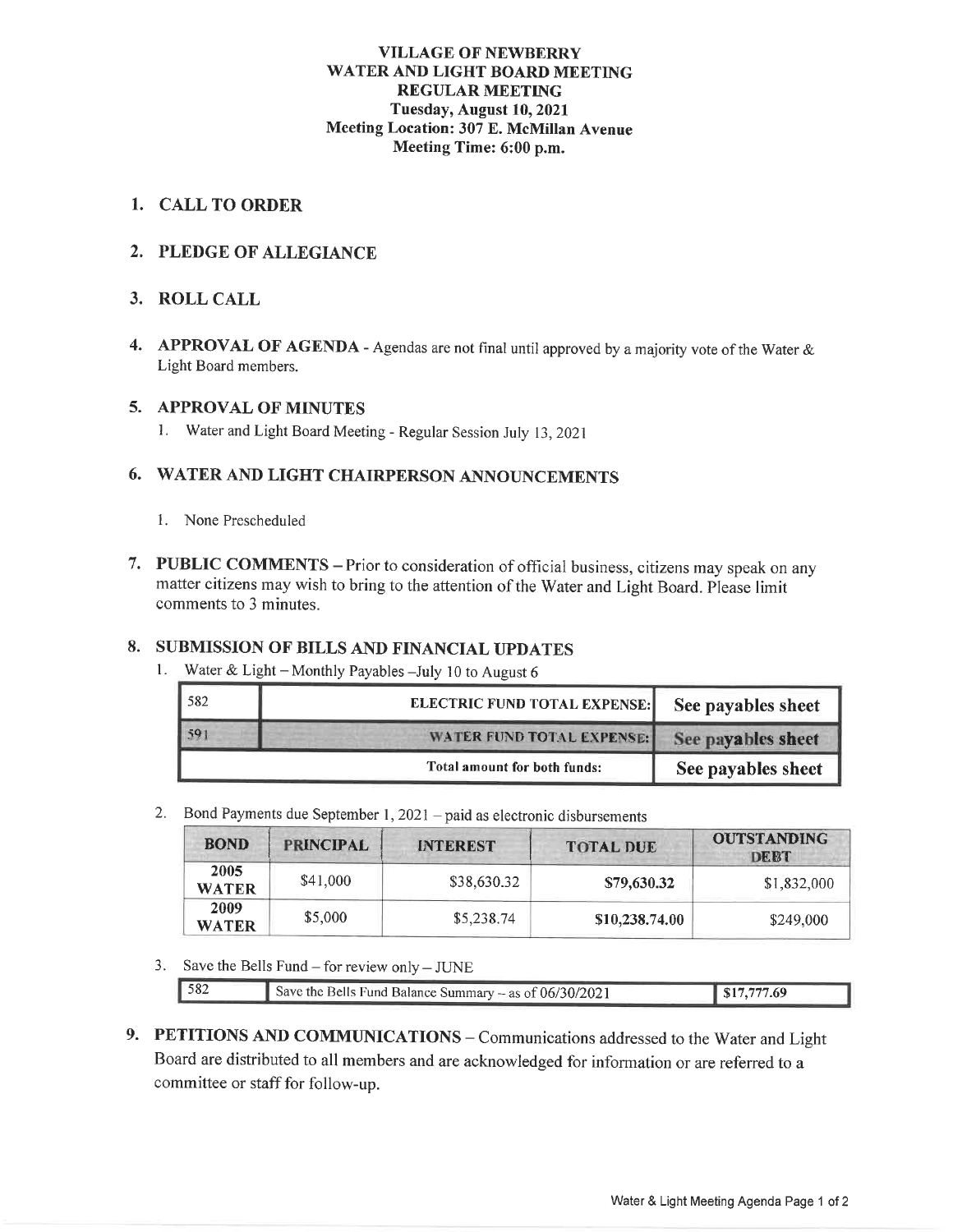# 10. INTRODUCTION AND ADOPTION OF ORDINANCES AND RESOLUTIONS

1. None

## 11. REPORTS OF VILLAGE MANAGEMENT - The Village Manager and Superintendent of Water and Light may submit reports or information to the Water and Light Board as updates and consideration.

- 1. Working Water and Light Superintendent
	- a. Monthly Report
	- b. Electric Consumption/Billing Report
	- c. Electric Demand Large Power Report
- 2. Village Manager verbal

#### **12. UNFINISHED BUSINESS**

- 1. Vacant Water & Light Board position
- 2. 2021 Water Rate Changes
	- a. Water Rate Study update
- 3. Fairbanks Generator Report and quote for repair
- 4. Pole Study Proposal confidential
- 5. Public Comment Follow-Up from Previous Meeting none prescheduled

#### **13. NEW BUSINESS**

- 1. Water & Light Board Possible reorganization
- 14. PUBLIC COMMENT see section 7 of this agenda for guidance on process for public comment.

### 15. ASSIGNMENT OF PUBLIC COMMENT RESPONSE

#### **16. COMMENTS BY BOARD MEMBERS**

# 17. ADJOURNMENT - REGULAR ELECTRONIC MEETING SESSION

- d. Billed Electric kWh Report
- e. Water Pumpage Report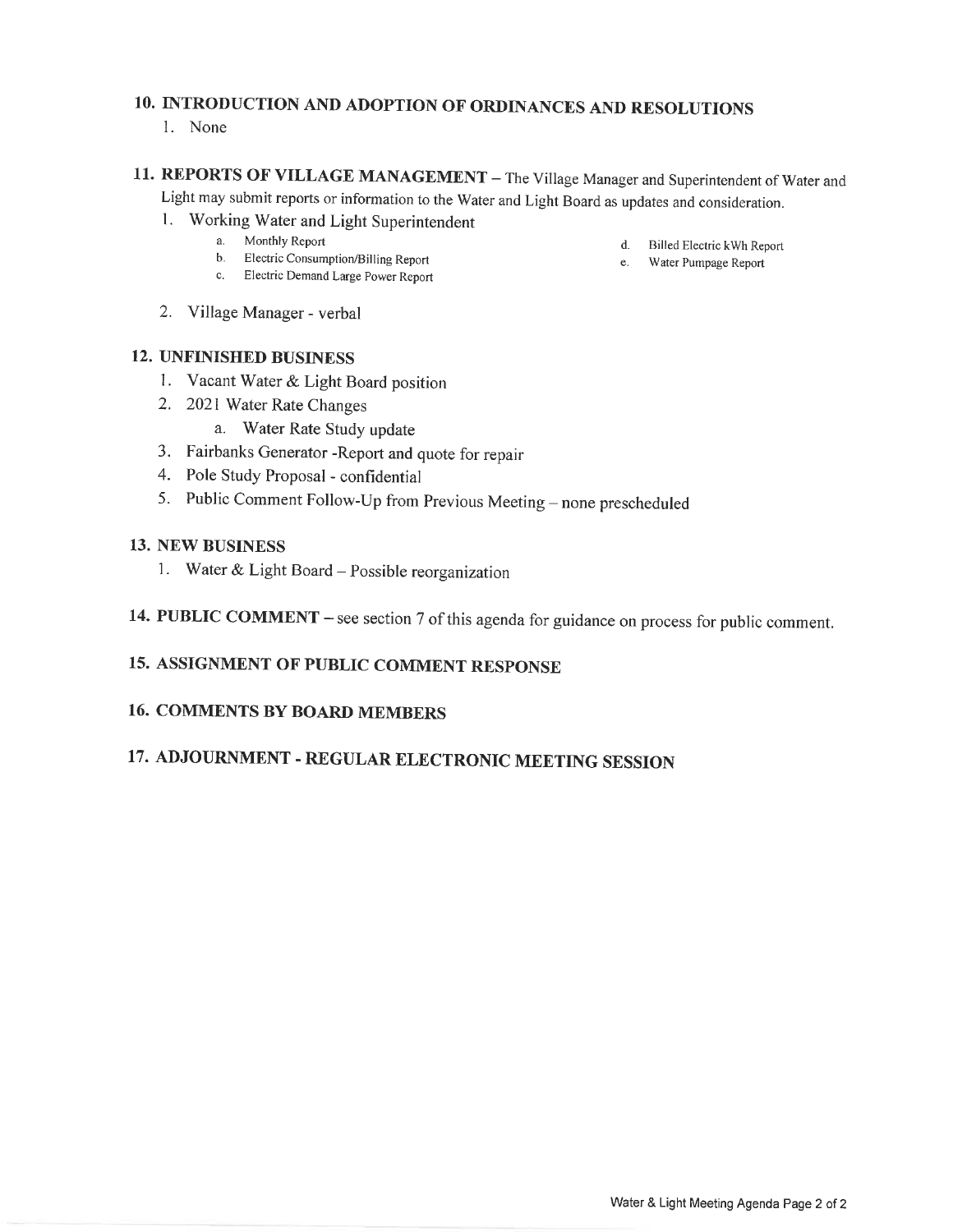#### NEWBERRY WATER & LIGHT BOARD **REGULAR MEETING MINUTES** July 13, 2021

Present: Board members: Jack Olson, Hendrickson, Stokes, Vincent. (Jack Olson recited the Oath of Office prior to the meeting).

Absent: None.

Also Present: Village Manager - Watkins, Clerk - Schummer.

- Call to Order: The meeting was called to order at 6:03 p.m. by Clark Schummer as Chairman Wendt resigned from the Board. The Pledge of Allegiance was recited.
- Selection of Chairperson: Moved by Hendrickson, support by Vincent, CARRIED, to appoint Stokes as Water & Light Board chairperson. Aves: All.
- Approval of Agenda: Moved by Vincent, support by Vincent, CARRIED, to approve agenda as presented. Ayes: AII.
- Approval of Minutes: Moved by Vincent, support by Hendrickson, CARRIED, to approve the minutes for the June 8, 2021, W&L meeting as presented. Ayes: All.

**Water and Light Chairperson Announcements: None.** 

Public Comments on Agenda Items: None.

**Submission of Bills and Financial Updates:** 

A.) Water & Light – Monthly Bills – June 4 to July 9, 2021: - Motion by Vincent, support by Hendrickson, CARRIED, recommend Village Council pay the June 4 to July 9, 2021, Electric Fund bill in the amount of \$93,450.36. Discussion followed. Ayes: Stokes, Hendrickson, Olson, Vincent.

Motion by Vincent, support by Stokes, CARRIED, to recommend Village Council pay the June 4 to July 9, 2021, Water Fund bill in the amount of \$5,930.51. Discussion followed. Ayes: Stokes, Hendrickson, Olson, Vincent.

B.) Christmas Light Fund - as of 05/31/2021 \$17,268.83.

Petitions and Communications: None.

**Introduction and Adoption of Ordinances and Resolutions:** None.

#### **Reports of Village Management:**

- 1.) Superintendent of Water and Light: W&L Superintendent Dan Kucinskas submitted a written report and charts.
- 2.) Village Manager: Watkins gave a verbal report.

#### **Unfinished Business:**

- 1.) Vacant Water & Light Board Position: There have been no letters of interest submitted. Will continue to advertise.
- 2.) 2021 Water Rate Changes: Watkins gave an update on the Water Rate Study.
- 3.) Fairbanks Generator Update: Watkins gave an update.
- 4.) Capital Improvement Plan: Moved by Vincent, support by Hendrickson, CARRIED, to recommend the Village Council approve the Water & Light portion of the Capital Improvement Plan. Ayes: All.
- 5.) Public Comment Follow-up from Previous Meeting: None.

#### **New Business:**

1.) Fee Changes for Water & Electric Services: Moved by Vincent, support by Hendrickson, CARRIED, to recommend approval of the new fee schedule to Village Council. Discussion followed. Ayes: All.

2.) EA Amount for July – December 2021: For review only.

#### **Public Comment:** None.

Comments By Board Members: Comment heard from: Hendrickson.

Adjourn Meeting: Motion by Vincent, support by Hendrickson, CARRIED, to adjourn meeting at 7:14 p.m. Ayes: All.

These minutes are unapproved until voted on at the next meeting.

Terese Schummer, Clerk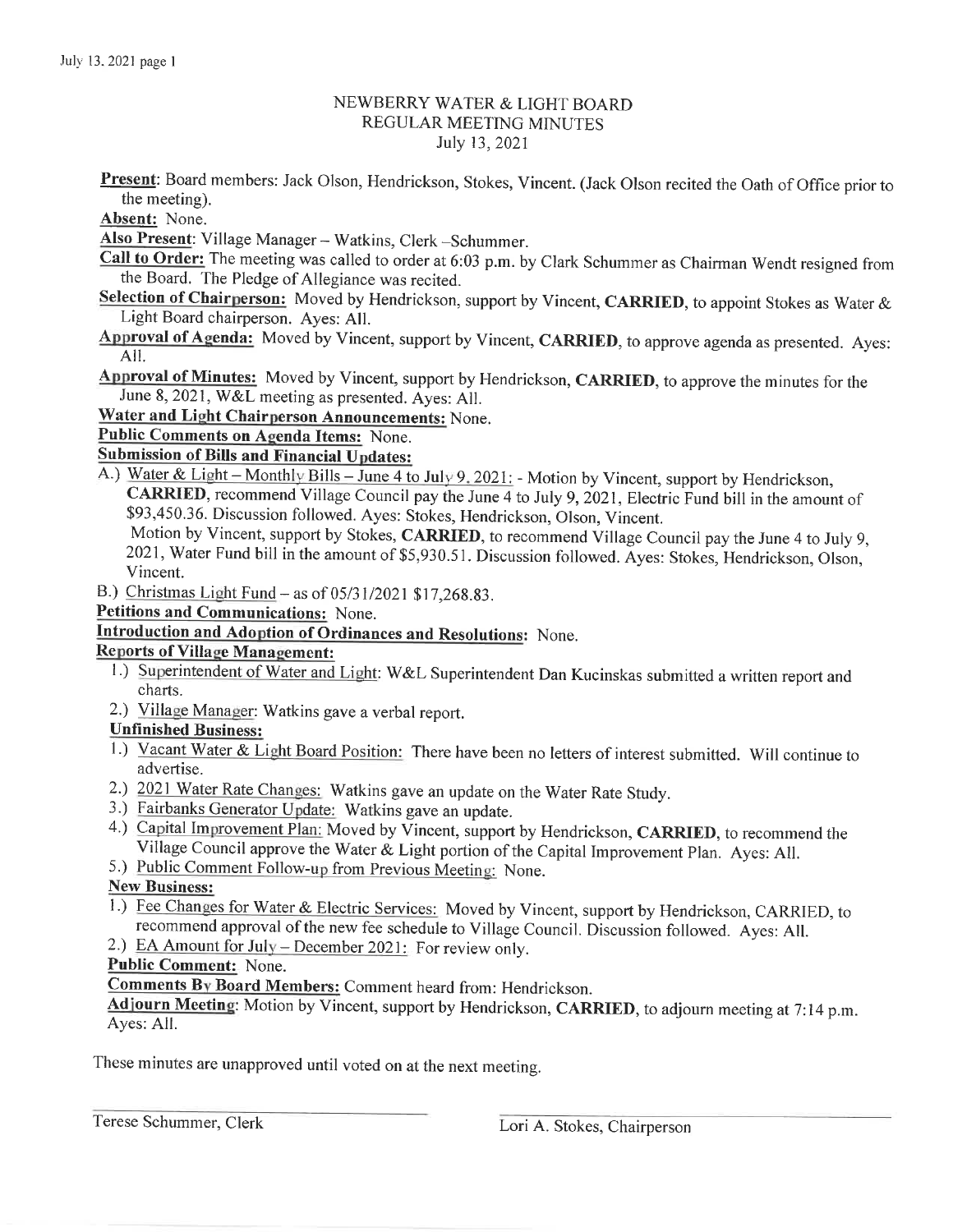#### 08/09/2021 11:05 AM INVOICE GL DISTRIBUTION REPORT FOR VILLAGE OF NEWBERRY Page: 1/5 POST DATES 07/10/2021 - 08/06/2021 BOTH JOURNALIZED AND UNJOURNALIZED BOTH OPEN AND PAID

| 'age: |  |
|-------|--|
|       |  |

| GL Number                      | Inv. Line Desc                                          | Vendor                               | Invoice Desc.                                                                                  | Invoice    | Due Date |           | Amount Check # |
|--------------------------------|---------------------------------------------------------|--------------------------------------|------------------------------------------------------------------------------------------------|------------|----------|-----------|----------------|
| Fund 582 Electric Fund         |                                                         |                                      |                                                                                                |            |          |           |                |
| Dept 000                       |                                                         |                                      |                                                                                                |            |          |           |                |
| 582-000-042.000                | UNAPPLIED CREDIT                                        | <b>BEDFORD CHRISTOPHER</b>           | UB refund for account: 1-00750-08                                                              | 1-00750-08 | 08/03/21 | 50.83     | 45397          |
| 582-000-042.000                | UNAPPLIED CREDIT                                        | <b>LEIGH JEFFRY</b>                  | UB refund for account: 3-02560-02                                                              | 3-02560-02 | 08/03/21 | 18.86     | 45398          |
|                                |                                                         |                                      | Total For Dept 000                                                                             |            |          | 69.69     |                |
| Dept 582 ELECTRIC DISTRIBUTION |                                                         |                                      |                                                                                                |            |          |           |                |
| 582-582-726.000                | LIFE INSURANCE                                          | STANDARD, THE                        | LIFE INSURANCE                                                                                 | 07152021   | 08/01/21 | 10.93     | 45386          |
| 582-582-801.000                | PROFESSIONAL & CONTRACTU. STATE OF MICHIGAN             |                                      | <b>2019 AUDIT SERVICES</b>                                                                     | 3427       | 08/01/21 | 13,225.00 | 45329          |
| 582-582-850.000                | UVERSE- LARGE CAPACITY ME' ATT U.VERSE                  |                                      | LARGE CAPACITY METER UVERSE                                                                    | 07022021   | 07/23/21 | 41.10     | 45334          |
| 582-582-850.000                | UVERSE-LARGE CAPACITY ME' ATT U.VERSE                   |                                      | LARGE CAPACITY METER UVERSE                                                                    | 08062021   | 08/23/21 | 41.10     |                |
|                                |                                                         |                                      | Total For Dept 582 ELECTRIC DISTRIBUTION                                                       |            |          | 13,318.13 |                |
| Dept 583 GENERAL EXPENSES      |                                                         |                                      |                                                                                                |            |          |           |                |
| 582-583-719.000                | <b>HOSPITALIZATION</b>                                  | 44 NORTH                             | <b>COBRA RETIREES</b>                                                                          | 211977     | 08/21/21 | 3.22      | 45375          |
| 582-583-725.000                | <b>WORKERS' COMPENSATION</b>                            | MML WORKERS' COMP FUN WORKERS COMP   |                                                                                                | 2371206    | 09/15/21 | 367.33    |                |
| 582-583-726.000                | LIFE INSURANCE                                          | STANDARD, THE                        | LIFE INSURANCE                                                                                 | 07152021   | 08/01/21 | 39.01     | 45386          |
| 582-583-752.000                | <b>OFFICE SUPPLIES</b>                                  | <b>NATIONAL OFFICE</b>               | <b>PAPER</b>                                                                                   | 28665      | 08/10/21 | 9.87      | 45381          |
| 582-583-752.100                | OPERATING SUPPLIES                                      |                                      | AMAZON CAPITAL SERVIC PAPER TOWELS/ ANGEL SOFT PROFESSION, 14FTWLFHC7KF                        |            | 07/28/21 | 31.11     | 45330          |
| 582-583-752.100                | OPERATING SUPPLIES                                      | <b>FOSTER HARDWARE</b>               | SOCKET ADPTR/BUG SPRAY/ GREAT STUFF 214357                                                     |            | 07/10/21 | 20.47     | 45374          |
| 582-583-752.100                | OPERATING SUPPLIES                                      | <b>RAHILLY IGA</b>                   | <b>WATER</b>                                                                                   | 07142021   | 08/10/21 | 3.99      | 45384          |
| 582-583-752.100                | OPERATING SUPPLIES                                      | RANGE TELECOMMUNICAT2 PAGERS         |                                                                                                | 133705     | 08/10/21 | 82.50     | 45385          |
| 582-583-752.100                | OPERATING SUPPLIES                                      | RAHILLY IGA                          | <b>WATER</b>                                                                                   | 07272021   | 08/10/21 | 3.49      | 45384          |
| 582-583-752.100                | OPERATING SUPPLIES                                      | <b>RAHILLY IGA</b>                   | <b>WATER</b>                                                                                   | 07212021   | 08/10/21 | 3.99      |                |
| 582-583-752.100                | <b>OPERATING SUPPLIES</b>                               | <b>RAHILLY IGA</b>                   | <b>WATER</b>                                                                                   | 08032021   | 09/10/21 | 3.99      |                |
| 582-583-752.200                | <b>IT SOFTWARE</b>                                      | I.T. RIGHT                           | <b>OUARTERLY EMAIL SUBSCRIPTIONS</b>                                                           | 20169349   | 09/01/21 | 120.00    |                |
| 582-583-759.000                | GAS OIL & GREASE - ELECTRIC AUTO-WARES GROUP            |                                      | <b>ANTIFREEZE</b>                                                                              | 330-476913 | 08/10/21 | 5.59      | 45396          |
| 582-583-759.000                | <b>GAS &amp; OIL - ELECTRIC</b>                         | WEX BANK - SPEEDWAY UI GAS/FUEL      |                                                                                                | 73150701   | 08/20/21 | 249.09    |                |
| 582-583-767.000                | <b>CLOTHING - UNIFORMS</b>                              | <b>RITZ SAFETY</b>                   | FR JEANS- LINEMAN                                                                              | 44450      | 08/09/21 | 340.69    | 45361          |
| 582-583-801.000                | PROFESSIONAL & CONTRACTU. CTC ENGINEERING LLC           |                                      | <b>FUSE REVIEW</b>                                                                             | 26059-0120 | 08/08/21 | 2,337.80  | 45391          |
| 582-583-801.000                | PROFESSIONAL AND CONTRAC' FAIR, ALMA                    |                                      | OFFICE CLEANING                                                                                | 08022021   | 08/15/21 | 100.00    |                |
| 582-583-801.000                | PROFESSIONAL AND CONTRAC' RANGE TELECOMMUNICAT MISSDIGS |                                      |                                                                                                | 36634      | 08/05/21 | 14.94     |                |
| 582-583-801.000                |                                                         |                                      | PROFESSIONAL & CONTRACTU. WISCONSIN CENTRAL LTD BASE RENT-WIRE CROSSING- 5YR CONTRA 9500227917 |            | 09/01/21 | 55.00     |                |
| 582-583-801.200                | LEGAL                                                   | SONDEE, RACINE & DOREN LEGAL COUNCIL |                                                                                                | 51         | 08/15/21 | 165.00    |                |
| 582-583-850.000                | <b>TELEPHONE</b>                                        | AT&T                                 | <b>WATER/LIGHT PHONE</b>                                                                       | 07162021   | 08/06/21 | 48.75     | 45369          |
| 582-583-850.000                | 906-291-0055 HR                                         | <b>VERIZON</b>                       | ACCOUNT NUMBER 942077532-00002 - CELL 9884209430                                               |            | 08/07/21 | 11.69     | 45389          |
| 582-583-850.000                | 906-291-0608 LINEMAN                                    | <b>VERIZON</b>                       | ACCOUNT NUMBER 942077532-00002 - CELL 9884209430                                               |            | 08/07/21 | 23.37     | 45389          |
| 582-583-850.000                | 906-450-0919 LINEMAN                                    | <b>VERIZON</b>                       | ACCOUNT NUMBER 942077532-00002 - CELL 9884209430                                               |            | 08/07/21 | 20.87     | 45389          |
| 582-583-850.000                | 906-291-0136 MECHANIC                                   | <b>VERIZON</b>                       | ACCOUNT NUMBER 942077532-00002 - CELL 9884209430                                               |            | 08/07/21 | 20.87     | 45389          |
| 582-583-850.000                | 906-291-1223                                            | <b>VERIZON</b>                       | ACCOUNT NUMBER 942077532-00003 DESK 9884209431                                                 |            | 08/07/21 | 7.06      | 45389          |
| 582-583-850.000                | 906-291-1621                                            | <b>VERIZON</b>                       | ACCOUNT NUMBER 942077532-00003 DESK 9884209431                                                 |            | 08/07/21 | 7.06      | 45389          |
| 582-583-850.000                | 906-291-1622 H,R.                                       | <b>VERIZON</b>                       | ACCOUNT NUMBER 942077532-00003 DESK 9884209431                                                 |            | 08/07/21 | 7.06      | 45389          |
| 582-583-850.000                | 906-291-1627 W/L                                        | <b>VERIZON</b>                       | ACCOUNT NUMBER 942077532-00003 DESK 9884209431                                                 |            | 08/07/21 | 14.12     | 45389          |
| 582-583-850.000                | 906-293-8531                                            | <b>VERIZON</b>                       | ACCOUNT NUMBER 942077532-00003 DESK 9884209431                                                 |            | 08/07/21 | 13.56     | 45389          |
| 582-583-850.000                | 906-291-1625 FINANCE                                    | <b>VERIZON</b>                       | ACCOUNT NUMBER 942077532-00003 DESK 9884209431                                                 |            | 08/07/21 | 7.06      | 45389          |
| 582-583-850.000                | 906-293-3433 GENRAL                                     | <b>VERIZON</b>                       | ACCOUNT NUMBER 942077532-00003 DESK 9884209431                                                 |            | 08/07/21 | 7.06      | 45389          |
| 582-583-850.000                | 906-293-5681 W/L CLERK 40%                              | <b>VERIZON</b>                       | ACCOUNT NUMBER 942077532-00003 DESK 9884209431                                                 |            | 08/07/21 | 10.84     | 45389          |
| 582-583-850.000                | <b>TELEPHONE</b>                                        | <b>VERIZON</b>                       | ACCOUNT NUMBER 942077532-00001 FAX 06152021B                                                   |            | 07/07/21 | 0.52      | 45389          |
| 582-583-850.000                | 906-291-0136 MECHANIC                                   | <b>VERIZON</b>                       | ACCOUNT NUMBER 942077532-00002 - CELL 06152021B                                                |            | 07/07/21 | 20.88     | 45389          |
| 582-583-850.000                | 906-291-0055 HR                                         | <b>VERIZON</b>                       | ACCOUNT NUMBER 942077532-00002 - CELL 06152021B                                                |            | 07/07/21 | 11.69     | 45389          |
| 582-583-850.000                | 906-291-0608 LINEMAN                                    | <b>VERIZON</b>                       | ACCOUNT NUMBER 942077532-00002 - CELL 06152021B                                                |            | 07/07/21 | 23.38     | 45389          |
| 582-583-850.000                | 906-450-0919 LINEMAN                                    | <b>VERIZON</b>                       | ACCOUNT NUMBER 942077532-00002 - CELL 06152021B                                                |            | 07/07/21 | 20.88     | 45389          |
| 582-583-850.000                | 906-293-5681 W/L CLERK 40%                              | <b>VERIZON</b>                       | ACCOUNT NUMBER 942077532-00003 DESK 06212021B                                                  |            | 07/07/21 | 10.86     | 45389          |
| 582-583-850.000                | 906-293-8531                                            | <b>VERIZON</b>                       | ACCOUNT NUMBER 942077532-00003 DESK 06212021B                                                  |            | 07/07/21 | 13.61     | 45389          |
| 582-583-850.000                | 906-291-1625 FINANCE                                    | <b>VERIZON</b>                       | ACCOUNT NUMBER 942077532-00003 DESK 06212021B                                                  |            | 07/07/21 | 7.07      | 45389          |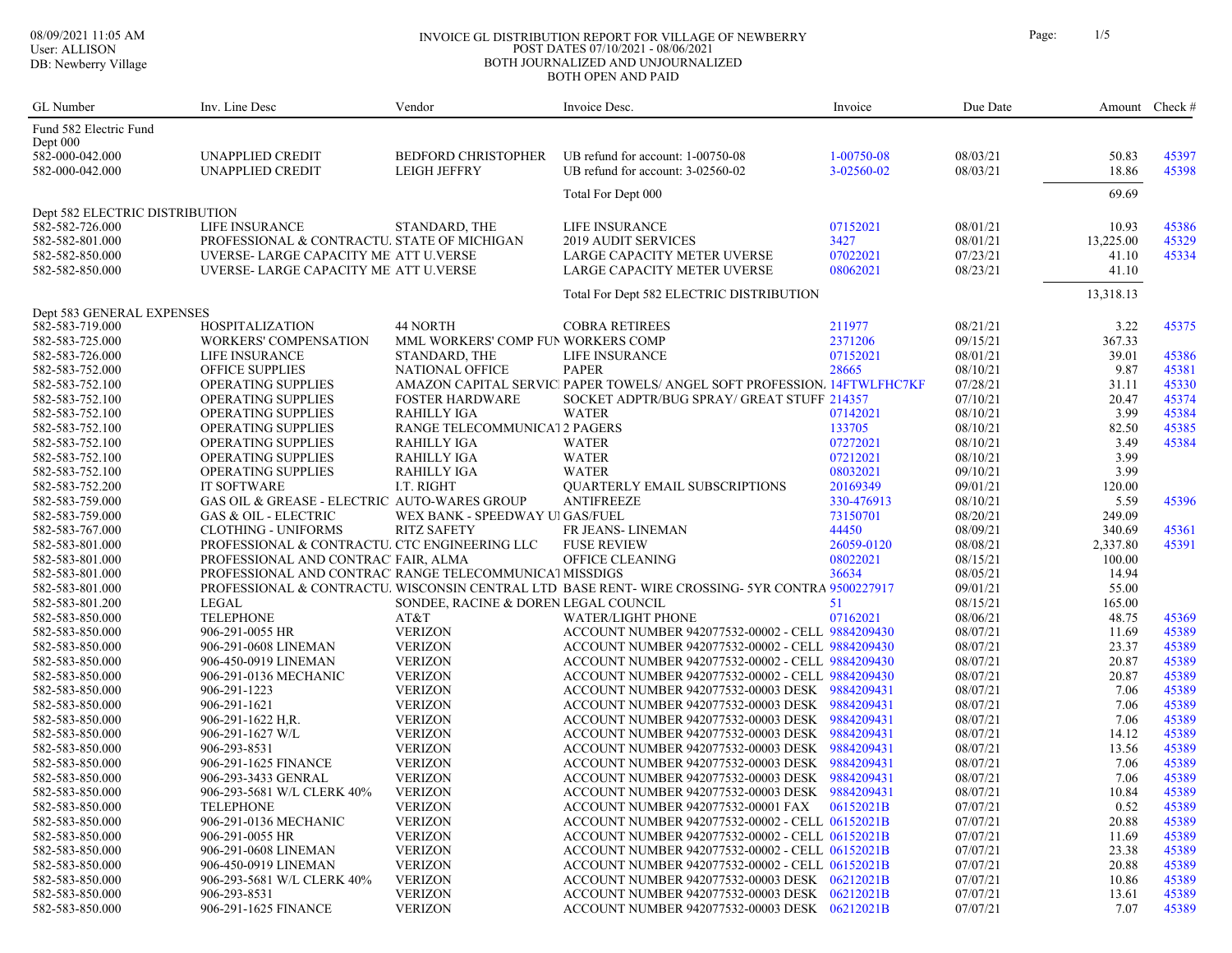#### 08/09/2021 11:05 AM INVOICE GL DISTRIBUTION REPORT FOR VILLAGE OF NEWBERRY Page: 2/5 POST DATES 07/10/2021 - 08/06/2021 BOTH JOURNALIZED AND UNJOURNALIZED BOTH OPEN AND PAID

| GL Number                                  | Inv. Line Desc                              | Vendor                                   | Invoice Desc.                                                                                | Invoice                | Due Date |            | Amount Check # |
|--------------------------------------------|---------------------------------------------|------------------------------------------|----------------------------------------------------------------------------------------------|------------------------|----------|------------|----------------|
| Fund 582 Electric Fund                     |                                             |                                          |                                                                                              |                        |          |            |                |
| Dept 583 GENERAL EXPENSES                  |                                             |                                          |                                                                                              |                        |          |            |                |
| 582-583-850.000                            | 906-293-3433 GENRAL                         | <b>VERIZON</b>                           | ACCOUNT NUMBER 942077532-00003 DESK 06212021B                                                |                        | 07/07/21 | 7.07       | 45389          |
| 582-583-850.000                            | 906-291-1223                                | <b>VERIZON</b>                           | ACCOUNT NUMBER 942077532-00003 DESK 06212021B                                                |                        | 07/07/21 | 7.07       | 45389          |
| 582-583-850.000                            | 906-291-1621                                | <b>VERIZON</b>                           | ACCOUNT NUMBER 942077532-00003 DESK 06212021B                                                |                        | 07/07/21 | 7.07       | 45389          |
| 582-583-850.000                            | 906-291-1622 H.R.                           | <b>VERIZON</b>                           | ACCOUNT NUMBER 942077532-00003 DESK 06212021B                                                |                        | 07/07/21 | 7.07       | 45389          |
| 582-583-850.000                            | 906-291-1627 W/L                            | <b>VERIZON</b>                           | ACCOUNT NUMBER 942077532-00003 DESK                                                          | 06212021B              | 07/07/21 | 14.15      | 45389          |
| 582-583-850.000                            | <b>JAMADOTS - FIBER-OPTICS</b>              | HTC-HIAWATHA TELEPHOI ACCT 00042364-7    |                                                                                              | 1440682                | 08/26/21 | 17.50      |                |
| 582-583-850.000                            | <b>JAMADOTS INTERNET</b>                    | HTC-HIAWATHA TELEPHOI ACCT 00042108-7    |                                                                                              | 1441186                | 08/26/21 | 25.87      |                |
| 582-583-851.000                            | <b>POSTAGE</b>                              | ARISTA INFORMATION SYS UB POSTAGE        |                                                                                              | <b>INV-AIS-0003251</b> | 07/30/21 | 234.11     | 45332          |
| 582-583-900.000                            | PRINTING AND PUBLISHING                     | ARISTA INFORMATION SYS UB BILLIG         |                                                                                              | <b>INV-AIS-0003251</b> | 07/30/21 | 202.81     | 45332          |
| 582-583-900.000                            | <b>PUBLISHING &amp; PRINTING</b>            | NEWBERRY NEWS INC                        | DEMOLITIONS BIDS/W&LBOARD VACANCY 07/2021/025                                                |                        | 08/28/21 | 18.00      |                |
| 582-583-921.000                            | <b>HEAT</b>                                 |                                          | SEMCOENERGY GAS COMP WATER LIGHT BUILDING NATURAL GAS 23 08042021                            |                        | 08/24/21 | 7.74       |                |
| 582-583-921.000                            | <b>HEAT</b>                                 |                                          | SEMCOENERGY GAS COMP GENERATION BUILDING NATURAL GAS 23 08042021                             |                        | 08/24/21 | 15.47      |                |
| 582-583-932.000                            | VEHICLES REPAIRS & MAINTEN AUTO-WARES GROUP |                                          | 20 CU/FT OXYGEN MINI ACETYLENE                                                               | 330-478445             | 08/10/21 | 26.49      | 45396          |
|                                            |                                             |                                          | Total For Dept 583 GENERAL EXPENSES                                                          |                        |          | 4,855.76   |                |
| Dept 586 PURCHASED POWER                   |                                             |                                          |                                                                                              |                        |          |            |                |
| 582-586-801.000                            |                                             |                                          | PROFESSIONAL AND CONTRAC MICHIGAN PUBLIC POWER VOLUNTARY GREEN PRICING/RENEWABLE 20210710018 |                        | 07/25/21 | 102.09     | 37             |
| 582-586-926.000                            | <b>PURCHASED POWER</b>                      | CLOVERLAND ELECTRIC C MONTHLY POWER BILL |                                                                                              | 08032021               | 08/23/21 | 5,377.80   |                |
| 582-586-926.000                            | <b>PURCHASED POWER</b>                      | CMS ENERGY RESOURCE M PURCHASED POWER    |                                                                                              | 10515                  | 08/20/21 | 62,222.43  |                |
| 582-586-926.100                            |                                             |                                          | ATC TRANSMISSION MONTHLY AMERICAN TRANSMISSION PURCHASED POWER - CAPACITY                    | 35496                  | 08/09/21 | 12,311.39  |                |
|                                            |                                             |                                          | Total For Dept 586 PURCHASED POWER                                                           |                        |          | 80,013.71  |                |
| Dept 587 ENERGY OPTIMIZATION               |                                             |                                          |                                                                                              |                        |          |            |                |
| 582-587-801.000                            | PROFESSIONAL & CONTRACTU, MECA              |                                          | MONTHLY INCENTIVES                                                                           | 4130590                | 07/31/21 | 4,303.03   | 45393          |
|                                            |                                             |                                          | Total For Dept 587 ENERGY OPTIMIZATION                                                       |                        |          | 4,303.03   |                |
|                                            |                                             |                                          |                                                                                              |                        |          |            |                |
| Dept 588 SAVE THE BELLS<br>582-588-752.200 | <b>SAVE THE BELLS EXPENSES</b>              | AMAZON CAPITAL SERVICI LIQUID TAPE       |                                                                                              | 1R3P3YC66W6J           | 08/01/21 | 20.25      | 45330          |
| 582-588-752.200                            | <b>SAVE THE BELLS EXPENSES</b>              |                                          | AMAZON CAPITAL SERVICI ACID BRUSHES/WIRE CONNECTORS/ GARL / 1N7J9OFM3SW3                     |                        | 08/29/21 | 101.95     |                |
|                                            |                                             |                                          |                                                                                              |                        |          |            |                |
|                                            |                                             |                                          | Total For Dept 588 SAVE THE BELLS                                                            |                        |          | 122.20     |                |
|                                            |                                             |                                          | Total For Fund 582 Electric Fund                                                             |                        |          | 102,682.52 |                |
|                                            |                                             |                                          |                                                                                              |                        |          |            |                |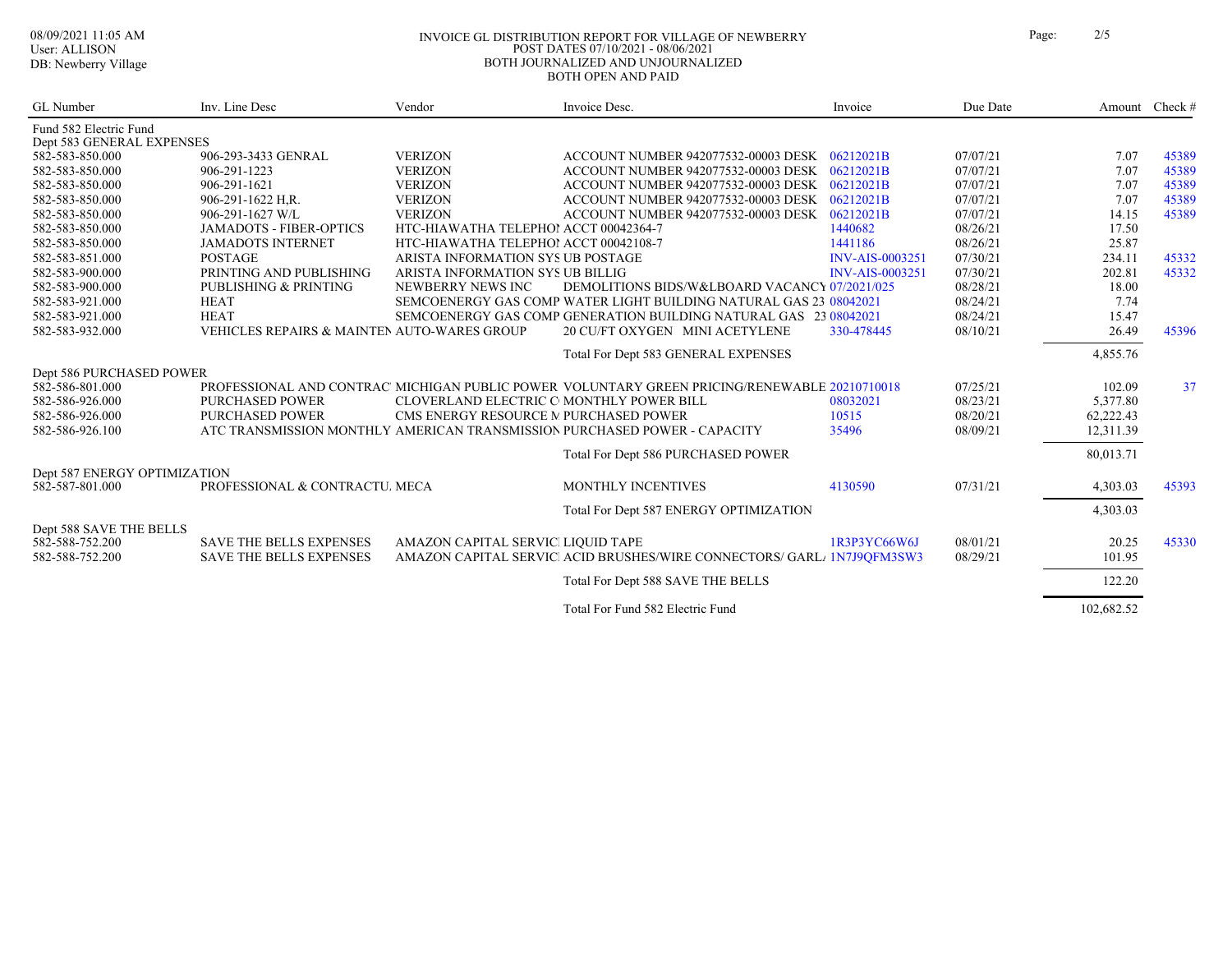#### DB: Newberry Village

#### 08/09/2021 11:05 AM INVOICE GL DISTRIBUTION REPORT FOR VILLAGE OF NEWBERRY Page: 3/5 POST DATES 07/10/2021 - 08/06/2021 BOTH JOURNALIZED AND UNJOURNALIZED BOTH OPEN AND PAID

GL Number Inv. Line Desc Vendor Vendor Invoice Desc. Invoice Amount Check #

| Page: | 3/2 |
|-------|-----|
|       |     |

| Fund 591 Water Fund<br>Dept 536 WATER SYSTEM |                                                                         |                                       |                                                                         |                        |          |        |       |
|----------------------------------------------|-------------------------------------------------------------------------|---------------------------------------|-------------------------------------------------------------------------|------------------------|----------|--------|-------|
| 591-536-719.000                              | <b>HOSPITALIZATION</b>                                                  | 44 NORTH                              | <b>COBRA RETIREES</b>                                                   | 211977                 | 08/21/21 | 2.70   | 45375 |
| 591-536-725.000                              | <b>WORKERS' COMPENSATION</b>                                            | MML WORKERS' COMP FUN WORKERS COMP    |                                                                         | 2371206                | 09/15/21 | 450.88 |       |
| 591-536-726.000                              | LIFE INSURANCE                                                          | STANDARD, THE                         | LIFE INSURANCE                                                          | 07152021               | 08/01/21 | 126.68 | 45386 |
| 591-536-752.000                              | OFFICE SUPPLIES                                                         | <b>NATIONAL OFFICE</b>                | <b>PAPER</b>                                                            | 28665                  | 08/10/21 | 9.87   | 45381 |
| 591-536-752.100                              | OPERATING SUPPLIES                                                      |                                       | AMAZON CAPITAL SERVIC PAPER TOWELS/ ANGEL SOFT PROFESSION/ 14FTWLFHC7KF |                        | 07/28/21 | 31.10  | 45330 |
| 591-536-752.100                              | OPERATING SUPPLIES                                                      | <b>FOSTER HARDWARE</b>                | SOCKET ADPTR/BUG SPRAY/ GREAT STUFF 214357                              |                        | 07/10/21 | 20.47  | 45374 |
| 591-536-752.100                              | OPERATING SUPPLIES                                                      | <b>RAHILLY IGA</b>                    | <b>WATER</b>                                                            | 07142021               | 08/10/21 | 3.99   | 45384 |
| 591-536-752.100                              | OPERATING SUPPLIES                                                      | <b>HAWKINS INC</b>                    | AZONE 15/ TH CARURAL CARBOY                                             | 4982995                | 08/10/21 | 121.25 | 45392 |
| 591-536-752.100                              | OPERATING SUPPLIES                                                      | RANGE TELECOMMUNICA12 PAGERS          |                                                                         | 133705                 | 08/10/21 | 82.50  | 45385 |
| 591-536-752.100                              | OPERATING SUPPLIES                                                      | <b>FAMILY DOLLAR</b>                  | <b>TOTES</b>                                                            | 07262021               | 07/26/21 | 12.72  | 45388 |
| 591-536-752.100                              | OPERATING SUPPLIES                                                      | <b>RAHILLY IGA</b>                    | <b>WATER</b>                                                            | 07272021               | 08/10/21 | 3.49   | 45384 |
| 591-536-752.100                              | <b>OPERATING SUPPLIES</b>                                               | <b>HAWKINS INC</b>                    | AZONE 15                                                                | 4990206                | 08/22/21 | 318.66 |       |
| 591-536-752.100                              | OPERATING SUPPLIES                                                      | <b>RAHILLY IGA</b>                    | WATER                                                                   | 07212021               | 08/10/21 | 3.99   |       |
| 591-536-752.100                              | OPERATING SUPPLIES                                                      | <b>RAHILLY IGA</b>                    | <b>WATER</b>                                                            | 08032021               | 09/10/21 | 3.99   |       |
| 591-536-752.200                              | <b>IT SOFTWARE</b>                                                      | I.T. RIGHT                            | QUARTERLY EMAIL SUBSCRIPTIONS                                           | 20169349               | 09/01/21 | 120.00 |       |
| 591-536-753.000                              | TOOLS & EQUIP UND CAP THRE FOSTER HARDWARE                              |                                       | <b>BRUSH WHEEL/BRUSH CUP</b>                                            | 214451                 | 08/10/21 | 11.98  | 45339 |
| 591-536-759.000                              | GAS, OIL & GREASE                                                       | <b>AUTO-WARES GROUP</b>               | <b>ANTIFREEZE</b>                                                       | 330-476913             | 08/10/21 | 5.59   | 45396 |
| 591-536-759.000                              |                                                                         |                                       |                                                                         | 73150701               | 08/20/21 | 249.09 |       |
| 591-536-801.000                              | PROFESSIONAL & CONTRACTU. SAULT STE MARIE CITY HA MONTHLY WATER SAMPLES |                                       |                                                                         | 512                    | 07/30/21 | 54.00  | 45362 |
| 591-536-801.000                              | PROFESSIONAL & CONTRACTU. STATE OF MICHIGAN                             |                                       | <b>WATER TESTING</b>                                                    | 761-10625775           | 08/14/21 | 733.00 | 45387 |
| 591-536-801.000                              | PROFESSIONAL & CONTRACTU. FAIR, ALMA                                    |                                       | OFFICE CLEANING                                                         | 08022021               | 08/15/21 | 100.00 |       |
| 591-536-801.000                              | PROFESSIONAL & CONTRACTU. RANGE TELECOMMUNICAT MISSDIGS                 |                                       |                                                                         | 36634                  | 08/05/21 | 14.94  |       |
| 591-536-850.000                              | <b>TELEPHONE</b>                                                        | AT&T                                  | <b>WATER/LIGHT PHONE</b>                                                | 07162021               | 08/06/21 | 48.76  | 45369 |
| 591-536-850.000                              | 906-291-0608 LINEMAN                                                    | <b>VERIZON</b>                        | ACCOUNT NUMBER 942077532-00002 - CELL 9884209430                        |                        | 08/07/21 | 23.37  | 45389 |
| 591-536-850.000                              | 906-291-0055 HR                                                         | <b>VERIZON</b>                        | ACCOUNT NUMBER 942077532-00002 - CELL 9884209430                        |                        | 08/07/21 | 11.69  | 45389 |
| 591-536-850.000                              | 906-450-0919 LINEMAN                                                    | <b>VERIZON</b>                        | ACCOUNT NUMBER 942077532-00002 - CELL 9884209430                        |                        | 08/07/21 | 20.87  | 45389 |
| 591-536-850.000                              | 906-291-1622 H.R.                                                       | <b>VERIZON</b>                        | ACCOUNT NUMBER 942077532-00003 DESK 9884209431                          |                        | 08/07/21 | 7.06   | 45389 |
| 591-536-850.000                              | 906-291-1621                                                            | <b>VERIZON</b>                        | ACCOUNT NUMBER 942077532-00003 DESK 9884209431                          |                        | 08/07/21 | 7.06   | 45389 |
| 591-536-850.000                              | 906-291-1223                                                            | <b>VERIZON</b>                        | ACCOUNT NUMBER 942077532-00003 DESK 9884209431                          |                        | 08/07/21 | 7.06   | 45389 |
| 591-536-850.000                              | 906-293-5681 W/L CLERK 40%                                              | <b>VERIZON</b>                        | ACCOUNT NUMBER 942077532-00003 DESK 9884209431                          |                        | 08/07/21 | 10.84  | 45389 |
| 591-536-850.000                              | 906-293-3433 GENERAL                                                    | <b>VERIZON</b>                        | ACCOUNT NUMBER 942077532-00003 DESK 9884209431                          |                        | 08/07/21 | 7.06   | 45389 |
| 591-536-850.000                              | 906-291-1625 FINANCE                                                    | <b>VERIZON</b>                        | ACCOUNT NUMBER 942077532-00003 DESK 9884209431                          |                        | 08/07/21 | 7.06   | 45389 |
| 591-536-850.000                              | 906-291-1627 W/L                                                        | <b>VERIZON</b>                        | ACCOUNT NUMBER 942077532-00003 DESK 9884209431                          |                        | 08/07/21 | 14.12  | 45389 |
| 591-536-850.000                              | FAX                                                                     | <b>VERIZON</b>                        | ACCOUNT NUMBER 942077532-00001 FAX                                      | 06152021B              | 07/07/21 | 0.52   | 45389 |
|                                              |                                                                         |                                       |                                                                         |                        |          |        | 45389 |
| 591-536-850.000                              | 906-450-0919 LINEMAN                                                    | <b>VERIZON</b>                        | ACCOUNT NUMBER 942077532-00002 - CELL 06152021B                         |                        | 07/07/21 | 20.84  |       |
| 591-536-850.000                              | 906-291-0608 LINEMAN                                                    | <b>VERIZON</b>                        | ACCOUNT NUMBER 942077532-00002 - CELL 06152021B                         |                        | 07/07/21 | 23.38  | 45389 |
| 591-536-850.000                              | 906-291-0055 HR                                                         | <b>VERIZON</b>                        | ACCOUNT NUMBER 942077532-00002 - CELL 06152021B                         |                        | 07/07/21 | 11.69  | 45389 |
| 591-536-850.000                              | 906-293-5681 W/L CLERK 40%                                              | <b>VERIZON</b>                        | ACCOUNT NUMBER 942077532-00003 DESK 06212021B                           |                        | 07/07/21 | 10.86  | 45389 |
| 591-536-850.000                              | 906-293-3433 GENERAL                                                    | <b>VERIZON</b>                        | ACCOUNT NUMBER 942077532-00003 DESK 06212021B                           |                        | 07/07/21 | 7.07   | 45389 |
| 591-536-850.000                              | 906-291-1625 FINANCE                                                    | <b>VERIZON</b>                        | ACCOUNT NUMBER 942077532-00003 DESK 06212021B                           |                        | 07/07/21 | 7.07   | 45389 |
| 591-536-850.000                              | 906-291-1627 W/L                                                        | <b>VERIZON</b>                        | ACCOUNT NUMBER 942077532-00003 DESK 06212021B                           |                        | 07/07/21 | 14.15  | 45389 |
| 591-536-850.000                              | 906-291-1622 H.R.                                                       | <b>VERIZON</b>                        | ACCOUNT NUMBER 942077532-00003 DESK 06212021B                           |                        | 07/07/21 | 7.07   | 45389 |
| 591-536-850.000                              | 906-291-1621                                                            | <b>VERIZON</b>                        | ACCOUNT NUMBER 942077532-00003 DESK 06212021B                           |                        | 07/07/21 | 7.07   | 45389 |
| 591-536-850.000                              | 906-291-1223                                                            | <b>VERIZON</b>                        | ACCOUNT NUMBER 942077532-00003 DESK 06212021B                           |                        | 07/07/21 | 7.07   | 45389 |
| 591-536-850.000                              | <b>JAMADOTS FIBER- OPTICS</b>                                           | HTC-HIAWATHA TELEPHOI ACCT 00042364-7 |                                                                         | 1440682                | 08/26/21 | 17.50  |       |
| 591-536-850.000                              | <b>TELEPHONE</b>                                                        | HTC-HIAWATHA TELEPHOI ACCT 00042108-7 |                                                                         | 1441186                | 08/26/21 | 25.87  |       |
| 591-536-851.000                              | <b>POSTAGE</b>                                                          | ARISTA INFORMATION SYS UB POSTAGE     |                                                                         | <b>INV-AIS-0003251</b> | 07/30/21 | 132.07 | 45332 |
| 591-536-851.000                              | <b>POSTAGE</b>                                                          | <b>FOSTER HARDWARE</b>                | FRIEGHT WATER SAMPLES                                                   | 214572                 | 08/10/21 | 186.23 | 45374 |
| 591-536-851.000                              | <b>POSTAGE</b>                                                          | <b>FOSTER HARDWARE</b>                | SHIPPING WATER SAMPLES                                                  | 214720                 | 08/10/21 | 173.76 |       |
| 591-536-900.000                              | PUBLISHING & PRINTING                                                   | ARISTA INFORMATION SYS UB BILLIG      |                                                                         | <b>INV-AIS-0003251</b> | 07/30/21 | 114.40 | 45332 |
| 591-536-921.000                              | <b>HEAT</b>                                                             |                                       | SEMCOENERGY GAS COMP WATER LIGHT BUILDING NATURAL GAS 23 08042021       |                        | 08/24/21 | 7.73   |       |
| 591-536-929.000                              | <b>REPAIRS &amp; MAINTENANCE</b>                                        | <b>AUTO-WARES GROUP</b>               | 2 X1/4 WIRE WHL                                                         | 330-477860             | 08/10/21 | 3.29   | 45396 |
| 591-536-932.000                              | VEHICLES REPAIRS & MAINTEN NEAL'S TRUCK PARTS                           |                                       | <b>LIGHT</b>                                                            | 509160                 | 08/10/21 | 4.92   | 45382 |
|                                              |                                                                         |                                       |                                                                         |                        |          |        |       |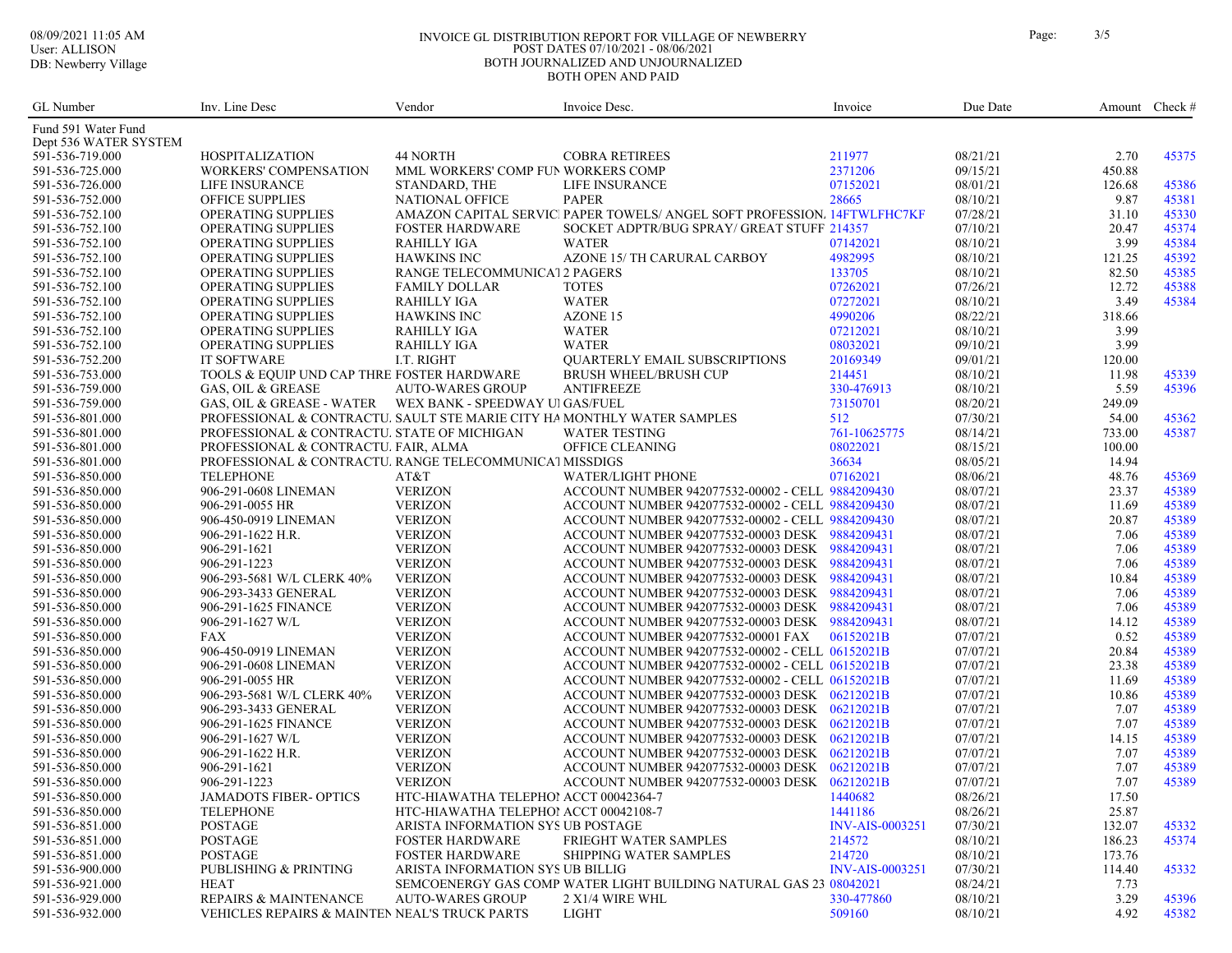User: ALLISON DB: Newberry Village

#### 08/09/2021 11:05 AM INVOICE GL DISTRIBUTION REPORT FOR VILLAGE OF NEWBERRY Page: 4/5 POST DATES 07/10/2021 - 08/06/2021 BOTH JOURNALIZED AND UNJOURNALIZED BOTH OPEN AND PAID

| GL Number                                                       | Inv. Line Desc | Vendor                                      | Invoice Desc.                   | Invoice    | Due Date | Amount Check # |       |
|-----------------------------------------------------------------|----------------|---------------------------------------------|---------------------------------|------------|----------|----------------|-------|
| Fund 591 Water Fund<br>Dept 536 WATER SYSTEM<br>591-536-932.000 |                | VEHICLES REPAIRS & MAINTEN AUTO-WARES GROUP | 20 CU/FT OXYGEN MINI ACETYLENE  | 330-478445 | 08/10/21 | 26.49          | 45396 |
|                                                                 |                |                                             | Total For Dept 536 WATER SYSTEM |            |          | 3,454.89       |       |
|                                                                 |                |                                             | Total For Fund 591 Water Fund   |            |          | 3,454.89       |       |

**Property of the Community**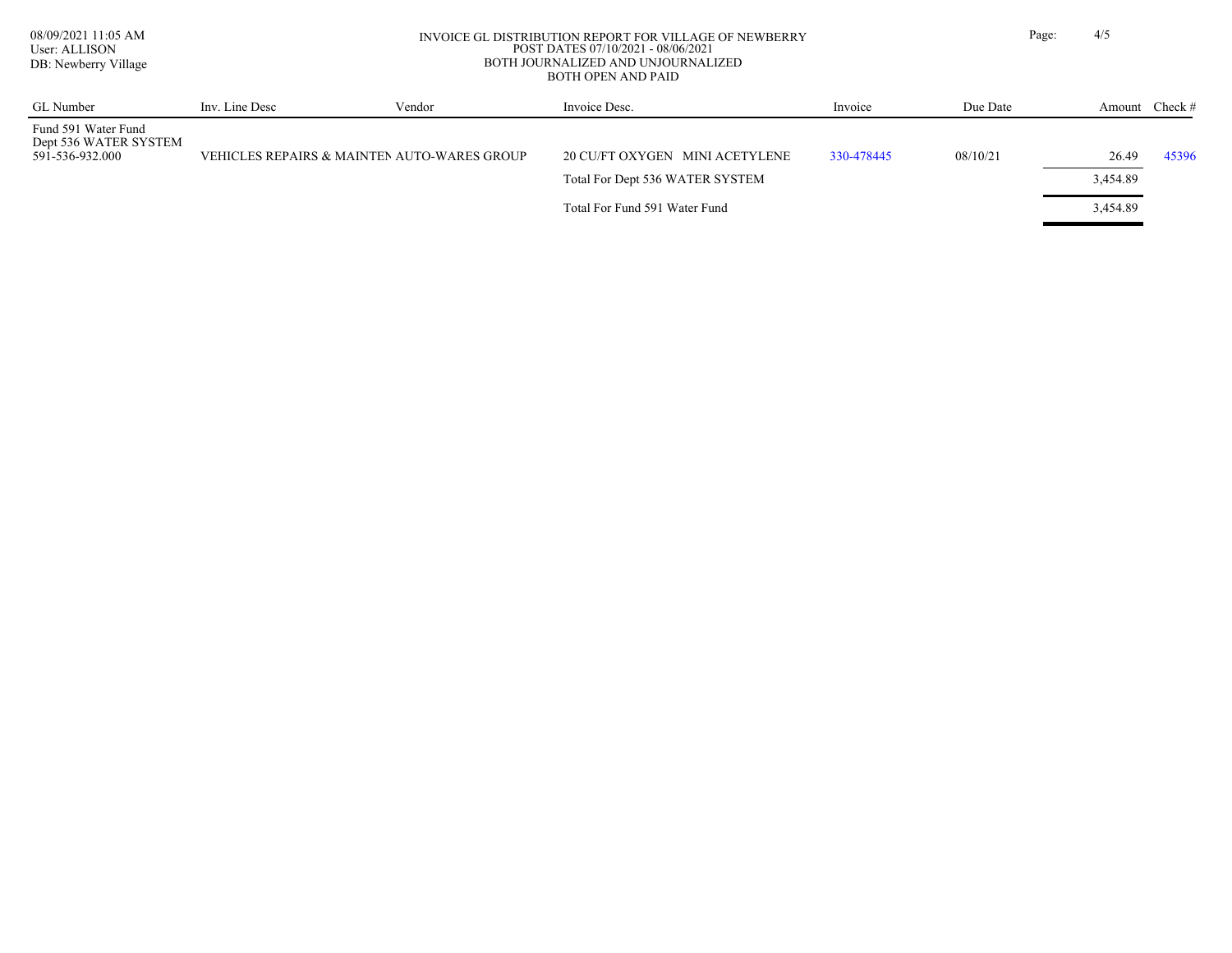User: ALLISON DB: Newberry Village

#### 08/09/2021 11:05 AM INVOICE GL DISTRIBUTION REPORT FOR VILLAGE OF NEWBERRY Page: 5/5 POST DATES 07/10/2021 - 08/06/2021 BOTH JOURNALIZED AND UNJOURNALIZED BOTH OPEN AND PAID

| GL Number | Inv. Line Desc | Vendor | Invoice Desc.                                 | Invoice | Due Date | Amount Check #         |  |
|-----------|----------------|--------|-----------------------------------------------|---------|----------|------------------------|--|
|           |                |        | Fund Totals:                                  |         |          |                        |  |
|           |                |        | Fund 582 Electric Fund<br>Fund 591 Water Fund |         |          | 102,682.52<br>3,454.89 |  |
|           |                |        | Total For All Funds:                          |         |          | 106,137.41             |  |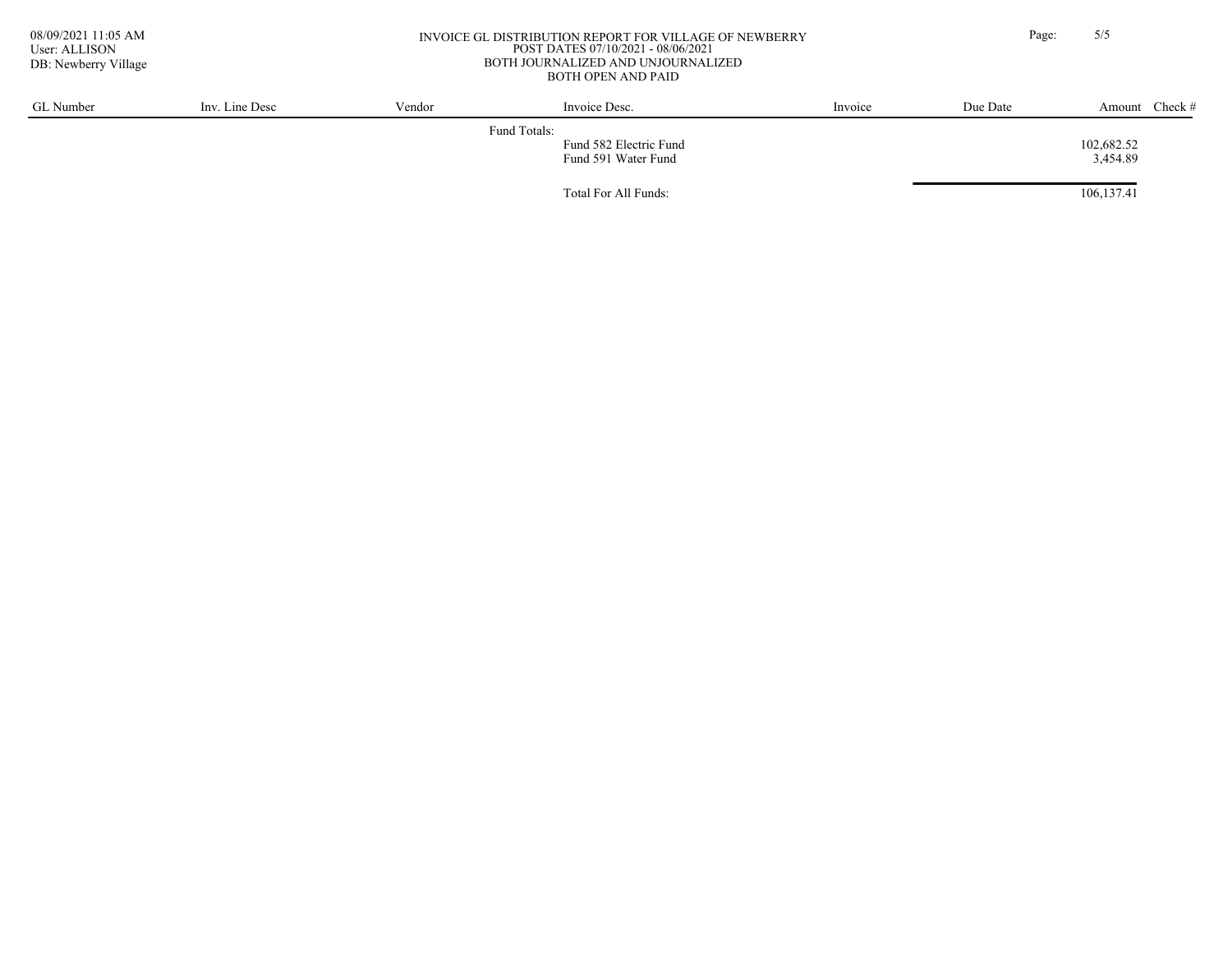First Sational Bank

Main Office: P.O. Box 187 \* 132 North State Street St. Ignace, Michigan 49781 Voice: 906-643-6800 Fax: 906-643-6808

Les Cheneaux Branch P.O. Box 177 - 192 S Meridian St. Cedarville, MJ 49719 \* 906-484-2262

West Mackinac Branch P.O. Box 142 - W11635 West U.S. 2 Naubinway, MI 49762 \* 906-477-6263

Mackinac Island Branch P.O. Box 534 - 534 Market St. Mackinac Island, MI 49757 \* 906-847-3732

Newberry Branch P.O. Box 466 - 1014 S. Newberry Ave. Newberry, MI 49868 \* 906-293-5160

2049509

NEWBERRY WATER & LIGHT BOARD NEWBERRY SAVE THE BELLS 307 E MCMILLAN AVE NEWBERRY MI 49868

Date 6/30/21 Page  $1$  of  $\mathbf{1}$ ACCOUNT NUMBER

 $\overline{a}$ 

| MUNICIPAL MONEY MARKET     |           |                                             |         |
|----------------------------|-----------|---------------------------------------------|---------|
| ACCOUNT NUMBER             | 7703432   | Statement Dates 6/01/21 thru                | 6/30/21 |
| PREVIOUS BALANCE           | 17,268.83 | DAYS IN STATEMENT PERIOD                    | 30      |
| 1 CREDITS TOTALING         | 505.25    | AVERAGE LEDGER BAL                          | 17,538  |
| DEBITS TOTALING            | .00.      | AVERAGE COLLECTED BAL                       | 17,538  |
| SERVICE CHARGE AMOUNT      | $.00 \,$  | Interest Earned                             | 3.61    |
| INTEREST PAID              | 3.61      | Annual Percentage Yield Earned              | 0.25%   |
| CURRENT STMT BALANCE       | 17,777.69 | 2021 Interest Paid                          | 19.98   |
|                            |           |                                             |         |
|                            |           |                                             |         |
|                            |           |                                             |         |
|                            |           |                                             |         |
| <b>DATE</b><br>DESCRIPTION |           | AMOUNT                                      |         |
| 6/15 DDA REGULAR DEPOSIT   |           | 505.25                                      |         |
| 6/30 INTEREST PAID 30 DAYS |           | 3.61                                        |         |
|                            |           |                                             |         |
|                            |           |                                             |         |
|                            |           |                                             |         |
|                            |           | DATEBALANCE     DATEBALANCE     DATEBALANCE |         |
| $6/01$ 17,268.83           |           | $6/15$ 17,774.08<br>6/30 17,777.69          |         |
|                            |           |                                             |         |
|                            |           |                                             |         |
|                            |           |                                             |         |
|                            |           |                                             |         |
|                            |           | DATETNTEREST RATE                           |         |
|                            | 5/31      | .25%                                        |         |
|                            |           |                                             |         |



**EQUAL HOUSING LENDER**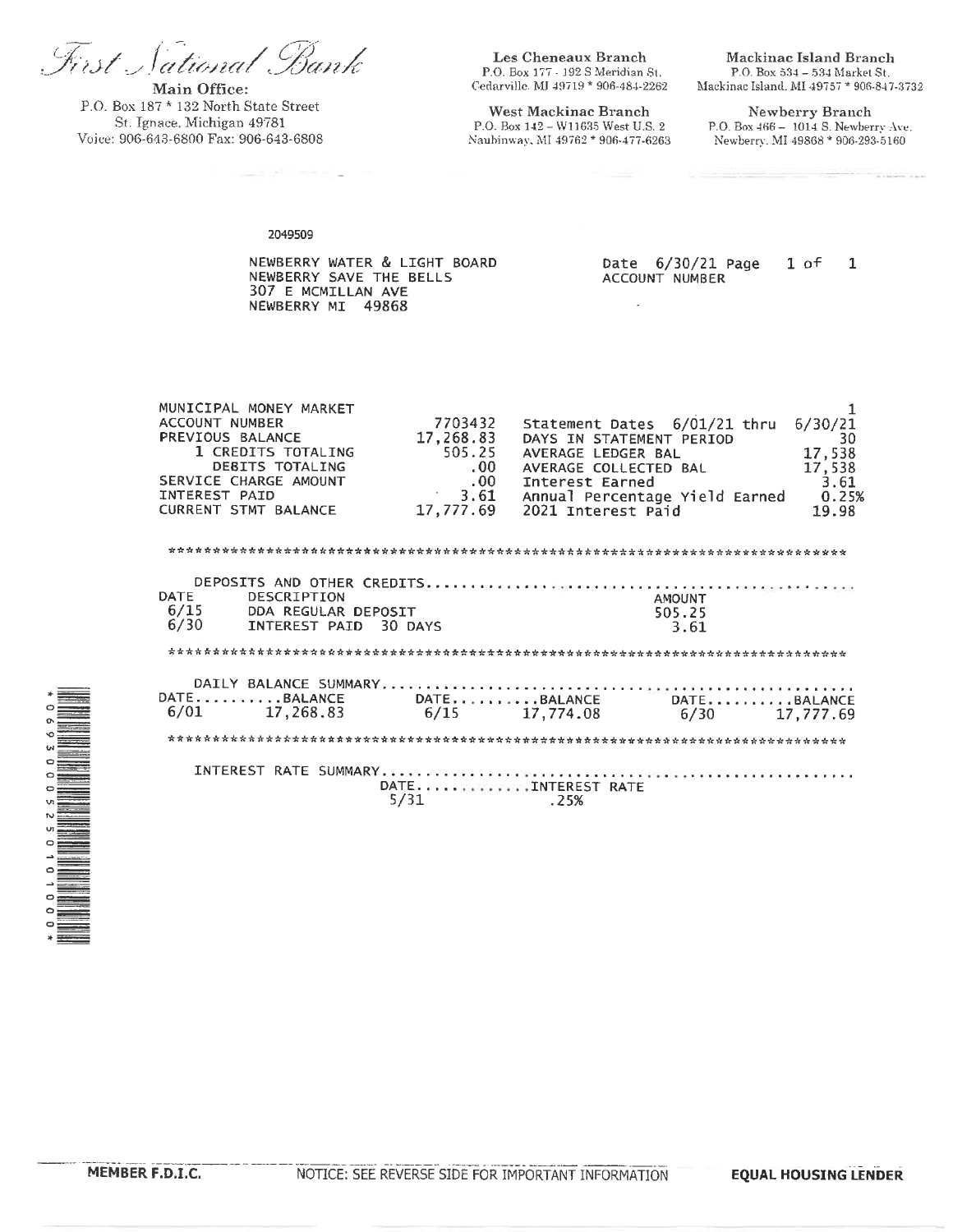# **VILLAGE OF NEWBERRY**



302 East McMillan Avenue, Newberry, MI 49868 Phone: 906-293-3433 Fax: 906-293-8890

# **Newberry Water and Light Dept** Dan Kucinskas Water & Light Supt. **July 2021**

- Read all meters
- Red tags
- Disconnects/Reconnects
- Multiple Miss Digs
- Daily Well Inspection
- Water Meter Inspections
- Monthly Water Samples (Came Back Good)
- Took Trihalomethanes Water Test
- Built New Power Bank Pole To Spilt Up Load (Behind Bodi & Ford Garage)
- Starting To Rewire Christmas Lights
- Repaired Hydrant at M123 & Railroad St
- Separated Load behind Bob The Barber
- Herbicides Test Came Back Good
- Volatile Organic Test Came Back Good
- Ordered Back Up Transformer For Well 6 & 7
- Still Pulling Old Poles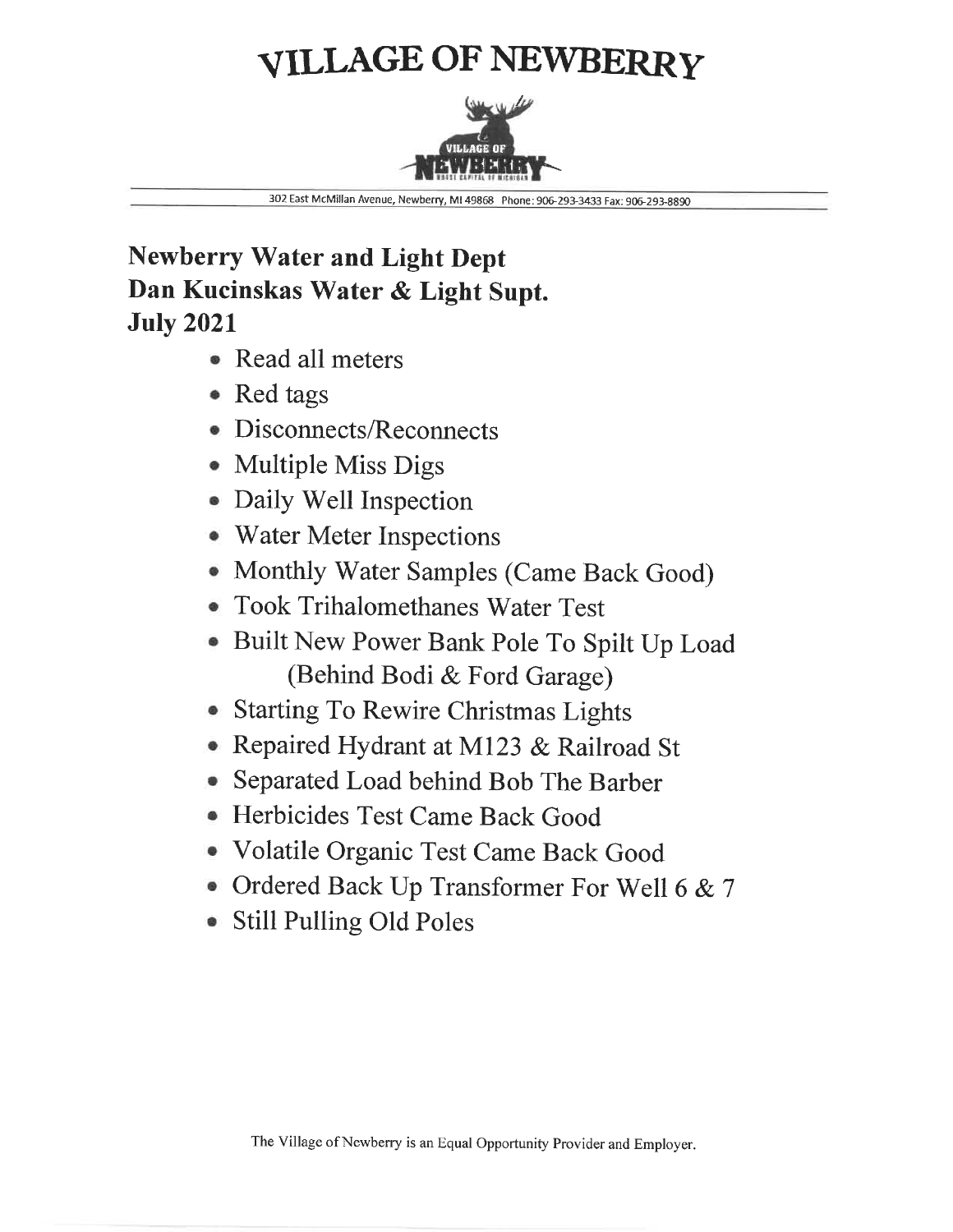| AVG                                                                  |                           | <b>TOTAL</b> | <b>DEC</b> | <b>NOV</b> | OCT | SEPT | AUG            | ĔΓ                    |                         | <b>NOT</b>           | MAY                                          | APR                                              |                    | MAR                     | 司                                | NAL                  | 2021               |               |                    |                                       |
|----------------------------------------------------------------------|---------------------------|--------------|------------|------------|-----|------|----------------|-----------------------|-------------------------|----------------------|----------------------------------------------|--------------------------------------------------|--------------------|-------------------------|----------------------------------|----------------------|--------------------|---------------|--------------------|---------------------------------------|
| 644806.2857 1177.429                                                 |                           |              |            |            |     |      |                | 644925.00             |                         | 420968.00            | 652162.00                                    | 740875.00                                        | 619596.00          |                         | 810495.00                        | 624623.00            | $\tilde{\epsilon}$ | 53            |                    |                                       |
|                                                                      |                           | 8242.00 \$   |            |            |     |      |                | 314611                |                         | $1173$ $\frac{5}{2}$ | $1177$ 5                                     | $1173$ 5                                         | $1171 \leq$        |                         | $1176$ \$                        | $1175$ $\frac{5}{5}$ |                    | METERS        |                    |                                       |
| 7272.015714 925.4842857 67525.42143 237211.7143 210.8571 2635.455714 |                           | 50,904.11    |            |            |     |      |                | 7,198.66   \$         | 4,741.22                |                      | 7,343.29                                     | 8,378.75                                         | 7,027.20 \$        |                         | 9,132.17                         | 7,082.82             | FUEL ADJ           | 5             | <b>RESIDENTIAL</b> |                                       |
|                                                                      |                           |              |            |            |     |      |                |                       |                         |                      |                                              |                                                  |                    |                         | 1,167.64                         | 12'968               | BASE               | 50            |                    |                                       |
|                                                                      | 6478.39 \$ 472,677.95     |              |            |            |     |      |                | 916.30   \$ 67,534.51 | 603.67   \$ 44,081.42   | 936.34 2 68,293.72   |                                              | 1,067.54   \$ 77,591.91                          | 890.19 2 64,880.81 | \$ 84,886.04            |                                  | 65,409.54            | <b>AMT BILLED</b>  | 5             |                    |                                       |
|                                                                      | 1660482.00                |              |            |            |     |      |                | 271668.00             | 172426.00               | 237290.00            |                                              | 215209.00                                        | 285227.00          | 240110.00               |                                  | 238552.00            | ξW                 | S             |                    |                                       |
|                                                                      |                           |              |            |            |     |      |                | $212 \frac{5}{2}$     | $211 \frac{5}{5}$       | 210   5              |                                              | $210$ $\zeta$                                    | $211 \pm 5$        | $211 \div$              |                                  |                      |                    | <b>METERS</b> |                    |                                       |
|                                                                      | 1476.00 \$ 18,448.19      |              |            |            |     |      |                | 3,023.96 \$           | 1,919.28                | 2,641.70             |                                              | 2,391.38                                         | 3,174.67           | 2,652.86                | $\frac{211}{211}$ \$ 2,644.34 \$ |                      | FUEL ADJ           | 5             | <b>COMMERCIAL</b>  |                                       |
|                                                                      | m<br>194,106.10           |              |            |            |     |      |                | 31,842.21             | 5<br>20,193.35          | 5<br>27,791.28       | 25,143.86                                    | $\overline{5}$                                   | 33,412.00          | 51<br>27,889.02         | 27,834.38                        |                      | <b>AMT BILLED</b>  | F             |                    | 2021 - ELECTRIC CONSUMPTION / BILLING |
| 27729.44286 495281.7143                                              | 3466972.00                |              |            |            |     |      |                | QD'6S97E9             | 399861.00               | 417126.00            | 535153.00                                    |                                                  | 484895.00          | 489417.00               | 505861.00                        |                      | ≷                  | 5             |                    |                                       |
| 51                                                                   | 105.<br>$5 \mid 00$       |              |            |            |     |      |                | $\frac{15}{2}$        | 15                      | $\frac{15}{5}$       | 55                                           |                                                  | $\frac{15}{2}$     | $\frac{15}{25}$         | $15 \mid 5$                      |                      |                    | METE<br>ERS   |                    |                                       |
|                                                                      |                           |              |            |            |     |      |                | 33,436.39 \$          |                         | 22,075.08   \$       | 28,176.38                                    |                                                  | 25,583.38 \$       |                         | 26,657.52 \$                     |                      | <b>AMT BILLED</b>  | <u>ត</u>      | <b>ARGE POWER</b>  |                                       |
| 26110.39143 5621.542857 1397.143                                     | 182,772.74   \$ 39,350.80 |              |            |            |     |      |                | 7,091.42              | 21,072.64   \$ 4,480.52 | 4,758.23             | $\begin{bmatrix} 5 & 6,044.18 \end{bmatrix}$ |                                                  | 5,631.26           | 25,771.35   \$ 5,585.60 | 5,759.59                         |                      |                    | FUEL ADI      |                    |                                       |
|                                                                      | 00'082.6                  |              |            |            |     |      |                | 1514.00               | 1442.00                 | 1431.00              | 1443.00                                      |                                                  | 1439.00            | 1254.00                 | 1257.00                          | ≷                    |                    |               |                    |                                       |
|                                                                      |                           |              |            |            |     |      | $\frac{13}{2}$ |                       | $\frac{13}{5}$          | $\frac{2}{3}$        | $\frac{2}{3}$ $\frac{2}{5}$                  |                                                  |                    |                         |                                  |                      |                    | DEMAND METERS | <b>DEMAND</b>      |                                       |
| 13 P1298.59714                                                       | 91.00 \$ 90,990.18        |              |            |            |     |      | 13,784.40      |                       | 13,252.78               | 13,154.38            | 13,191.44                                    | $13 \begin{vmatrix} 5 & 13,229.82 \end{vmatrix}$ |                    | 13 \$ 12,159.16         | 13 \$ 12,218.20                  | <b>AMT BILLED</b>    |                    | <b>DEMAND</b> |                    |                                       |

**TOTAL Kwh<br>AVERAGE MET** 

 $\frac{1}{2}$ 

5137.23<br>1416.285714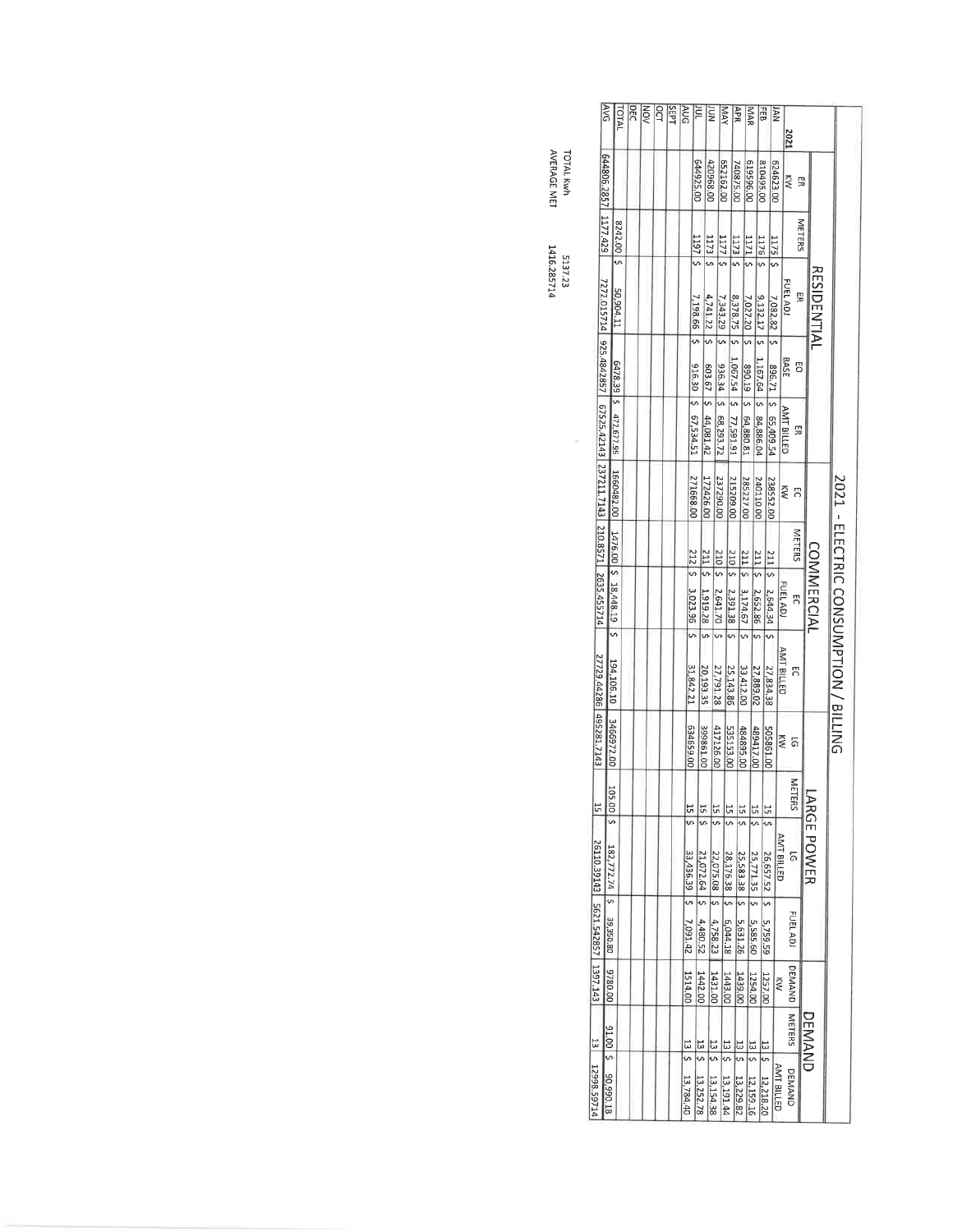# **Water & Light Electric Demand Report Large Power/Industrial 2021**

| MONTH:        | LG POWER/INDUSTRIAL | <b>BILLED AMOUNT</b> |
|---------------|---------------------|----------------------|
| <b>DEC'20</b> | 1248.00             | \$<br>12,159.16      |
| <b>JAN</b>    | 1257.00             | \$<br>12,218.20      |
| <b>FEB</b>    | 1254.00             | \$<br>12,159.16      |
| <b>MAR</b>    | 1439.00             | \$<br>13,229.82      |
| <b>APR</b>    | 1443.00             | \$<br>13,191.44      |
| <b>MAY</b>    | 1431.00             | \$<br>13,154.38      |
| JUN           | 1442.00             | \$<br>13,252.78      |
| JUL           | 1514.00             | \$<br>13,784.40      |
| <b>AUG</b>    |                     |                      |
| <b>SEP</b>    |                     |                      |
| <b>OCT</b>    |                     |                      |
| <b>NOV</b>    |                     |                      |
| <b>DEC</b>    |                     |                      |

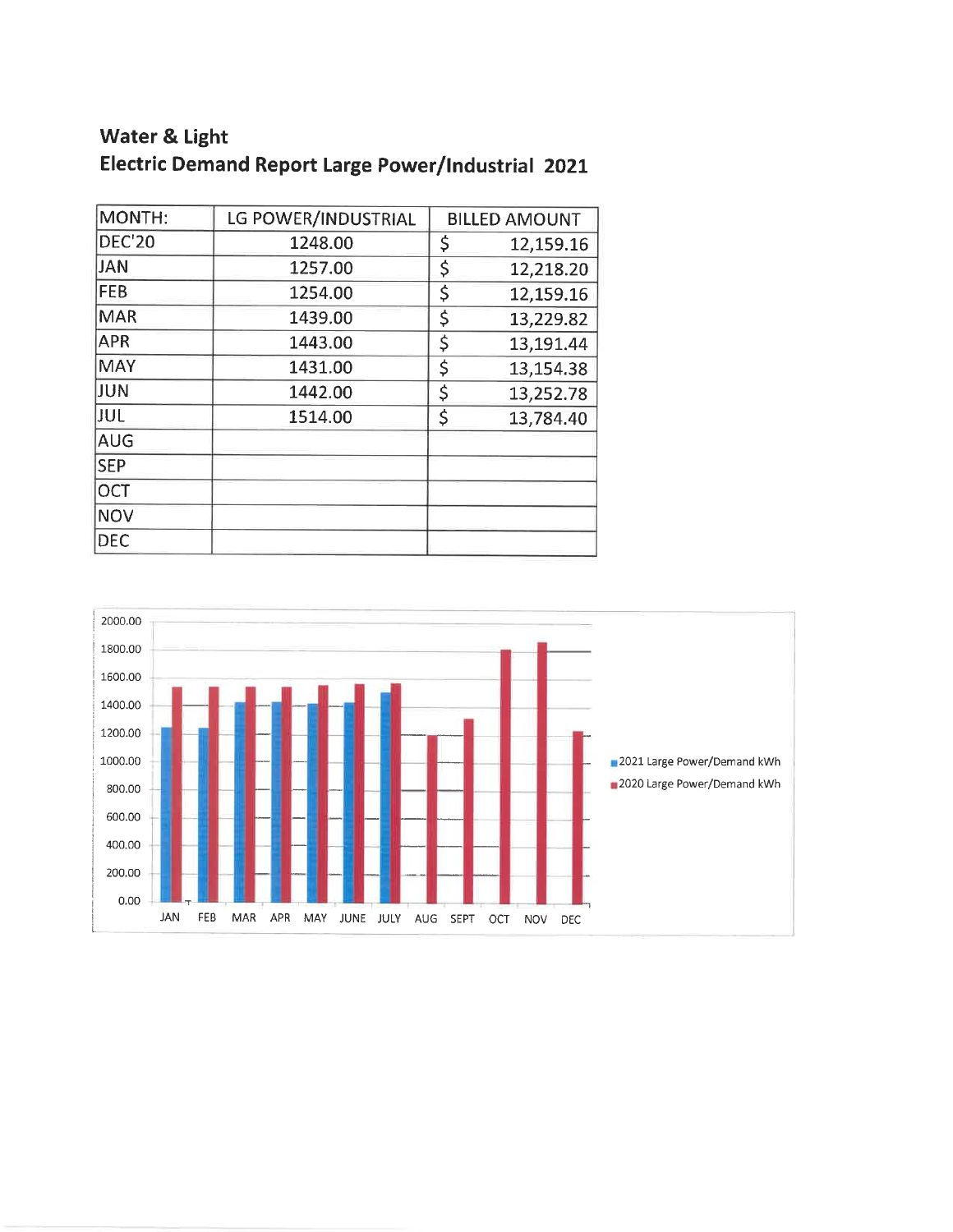# Water & Light<br>Billed Electric kWh Report - 2021

|                             |               | RC <sub>121</sub> | LZ. AOM     | 12,100      | LZ, d3S     | LZ, 9NV     | LZ, 101       | LZ, Nni     |              | <b>LZ. AVIA</b> | <b>UZ, NOV</b> | LZ. BVW    |             | LE <sup>9</sup> 121 | <b>LZ, NV</b>        | MONTH             |
|-----------------------------|---------------|-------------------|-------------|-------------|-------------|-------------|---------------|-------------|--------------|-----------------|----------------|------------|-------------|---------------------|----------------------|-------------------|
| 24780372.00                 |               |                   |             |             |             |             |               | 3028358.00  |              | 3992762.00      | 15640D4.0C     | 4282045.00 |             | 4719170.00          | 4194033.00           | RES/COM KWI       |
| 77 205,78                   |               |                   |             |             |             |             |               | 13, 252, 78 | 13 154.38    |                 | 13.191.4       | 13 229.82  | 12,159.16   |                     | 12,218.20            | DEM. BILLED       |
| 1,014,299.89                |               |                   |             |             |             |             |               | 129 594.98  | 166 978,49   |                 | 182 641.36     | 175 673.55 | 190.183.21  |                     | 169 228.30           | RES/COM BILL      |
| 378, 319, 75                |               |                   |             |             |             |             |               | 60.345.7    | 53.298.00    |                 | 59 697.52      | 65,991.46  | 69,202.26   |                     | 69,784.77            | <b>CONSUMER'S</b> |
| 56.5.99                     |               |                   |             |             |             |             |               | 102.09      | 18.64        |                 | 30.52          | 23.01      | 52.80       | 138.93              |                      | MepA              |
| 17 209.90 \$ 73 274.34      |               |                   |             |             |             |             |               | 253.3.3     | 638.28       | 3 372.90        |                | 3 153 85   | 3,377.59    | 2,113.91            |                      | <b>DSIM</b>       |
|                             |               |                   |             |             |             |             |               | 12 311 39   | 11717.39     | 12 311.39       |                | 12 311.39  | 12,311.39   | 12,311.39           |                      | ATC               |
| 30 857.92                   |               |                   |             |             |             |             |               | 5 280.83    | 5 352.86     | 5 194.68        |                | 5015.36    | 2,044.92    | 4969.27             |                      | CEC-HYDRO         |
| 06'22'005                   |               |                   |             |             |             |             |               | 80 593.42   | 73 025.17    | 80,607.01       | 86 495.07      |            | 96'886'68   | 89 318.27           |                      | 2021 PAID         |
| 905.0D6.70                  | 89 922 82     | 79 294.58         | 82 221.63   | 74 884.12   | 80 026.04   | 87 721.08   | 75 428.75     |             | 74 634.28    | 78 936.48       | 87 456.14      |            | 28,399.51   | 96,004.09           |                      | 2020 PAID         |
| 981, 563.24                 | 94 672.40     | 94.303.42         | 75 035.13   | 79.439.06   | 80431.43    | 85.289.65   | 75 983.75     |             | 84 813.79    | 95,210.19       | 99 435.07      |            | 101 672.04  | 109,949.71          |                      | 2019 PAID         |
| 1072<br>237.04              | 102<br>589.66 | S6<br>811.47      | œ<br>092.82 | œ<br>710.61 | 릂<br>480.83 | Ŕ<br>756.59 | læ,<br>250.55 |             | ۱Ŗ<br>338.04 | Ξ<br>956.15     | g,<br>06 p9p   |            | Ξ<br>847.55 | 12r<br>\$27.53      |                      | 2018<br>al Al     |
| 1,294 437.93   S            | 123, 757.90   | 114 041.05        | 97 767.67   | 98 627.29   | 202 013.56  | 102 915.90  | 103 696.18    |             | 92 979.15    | 106 494.00      | 114 411.84     |            | 111,398.64  | 120,334.74          |                      | 2017 PAID         |
| 1 288 637.86 S 1 400.903.51 | 118,349.60    | 103,927.00        | 107.256.72  | 115,892.05  | 118,956.76  | 50.546.96   | 106919.67     |             | 121 B56.40   | 16 597 86       | 130 780.97     |            | 102,655.98  | 103,229.84          | 2016 PAID            |                   |
|                             | 157 862.67    | 64,483.12         | 122 946.54  | 93,525.67   | 55 814.19   | 74 453.89   | 121 802.87    |             | 145 099.13   | 114.707.13      | 135,195.29     | 168,324.53 |             | 146,688.48          | 2015 PD:             |                   |
| <b>NATION</b>               |               |                   |             |             |             |             | $-164.6$      | $-609 -$    |              | 67053           |                | 589.4      |             | 6 685.82            | SAVED: 2021 vs 2020) |                   |



1718948

ľ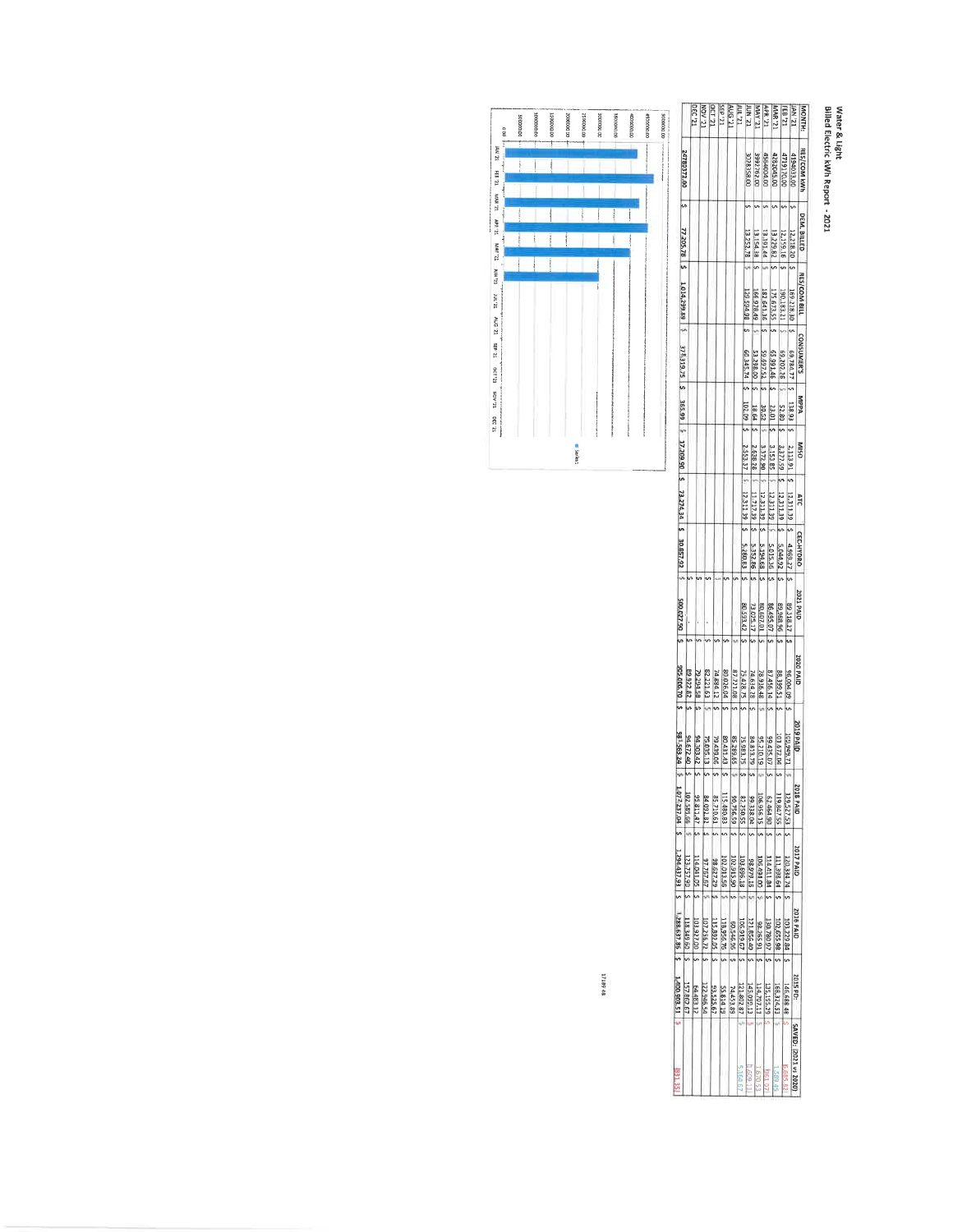|                       |                | 537,950.00                  | 26,604,950.00   \$ |                       |                      |                                |                                       | 47,492,900.00   \$ 522,199.14   \$ 533,326.87   \$ 6,962.65   \$ 20,887,950.00 |                    |
|-----------------------|----------------|-----------------------------|--------------------|-----------------------|----------------------|--------------------------------|---------------------------------------|--------------------------------------------------------------------------------|--------------------|
| Total                 | % OF GOAL      | venue Goal                  |                    | Gallons Billed        | <b>Billed REU's</b>  | <b>Total Actual</b><br>Revenue | Total Billed<br>Amounts               | Total Gallons Pumped                                                           |                    |
| \$0.00                | <b>iO/NIC#</b> |                             |                    |                       |                      |                                |                                       |                                                                                |                    |
| \$0.00                | <b>#DIV/0!</b> |                             |                    |                       |                      |                                |                                       |                                                                                | DEC <sub>121</sub> |
| 00.02                 | <b>HDIV/OI</b> |                             |                    |                       |                      |                                |                                       |                                                                                | LZ, AON            |
| 00'0\$                | #DIV/01        |                             |                    |                       |                      |                                |                                       |                                                                                | <b>DCT '21</b>     |
| \$0.00                | HDIV/01        |                             |                    |                       |                      |                                |                                       |                                                                                | IZ, Ld3S           |
| 231.92                | 100.0%         | 76,850.00                   | 6,723,970.00       | 3,043,530.00          |                      |                                |                                       |                                                                                | TZ, 9NV            |
|                       |                |                             |                    |                       | 1,014.51             |                                | $576,088.17$ $576,881.92$             | 9,767,500.00                                                                   | <b>IS'Y121</b>     |
| 5395.09               | 100.5%         | 76,850.00                   | 5,229,440.00       | 3,015,960.00          | 1,005.32             | 5 77,245.09                    | $5 \times 2593.26$                    | 8,245,400.00                                                                   | <b>UNE'21</b>      |
| $-51,825.89$          | 97.6%          | 76,850.00                   | 3,879,710.00       | 2,990,490.00          | 396.83               |                                | $5$ 74,762.50 $\frac{1}{2}$ 75,024.11 | 6,870,200.00                                                                   | IZ, AVM            |
| \$695.22              | 89.1%          | 76,850.00                   | 3,549,510.00       | 2,970,090.00          | 390.03               |                                | $574,252.57$ $\frac{1}{5}76,154.78$   | 6,519,600.00                                                                   |                    |
| $-51,226.00$          | 98.4%          | 76,850.00                   | 2,333,490.00       | 2,958,510.00          | 986.17               |                                | $$73,962.50$ $$75,624.00$             |                                                                                | <b>APR</b> '21     |
| -\$419.75             | 99.5%          | 76,850.00                   | 2,744,980.00       | 2,950,020.00          | 983.34               |                                | $5$ 73,750.14 $\frac{1}{5}$ 76,430.25 | 5,292,000.00                                                                   | <b>IZ, 8VM</b>     |
| -\$883.28             | 88.9%          | 76,850.0C                   | 2,143,850.00       | 2,959,350.00          | 986.45               |                                |                                       | 5,695,000.00                                                                   | FEB <sub>21</sub>  |
|                       |                |                             |                    |                       |                      |                                | $5$ 73,984.00 $\mid$ \$ 75,966.72     | 5,103,200.00                                                                   | <b>ISV'21</b>      |
| Monthly Revenue Goa   |                | <b>Goal</b>                 | punped and         | month prior)          | month prior)         | Received                       | the month prior)                      | 1st -30th/31st month                                                           | NONTH              |
| Revenue Collected and | % OF GOAL      | Mon<br><b>Ithly Revenue</b> | between gallons    | (16th to 15th of the  | (16th to 15th of the | Revenue                        | (16th to 15th of                      | Pumped                                                                         |                    |
| Difference between    |                |                             | Difference         | <b>Gallons Billed</b> | <b>Billed Reu's</b>  | Actual                         | <b>Amounts</b>                        | Recorded Gallons                                                               |                    |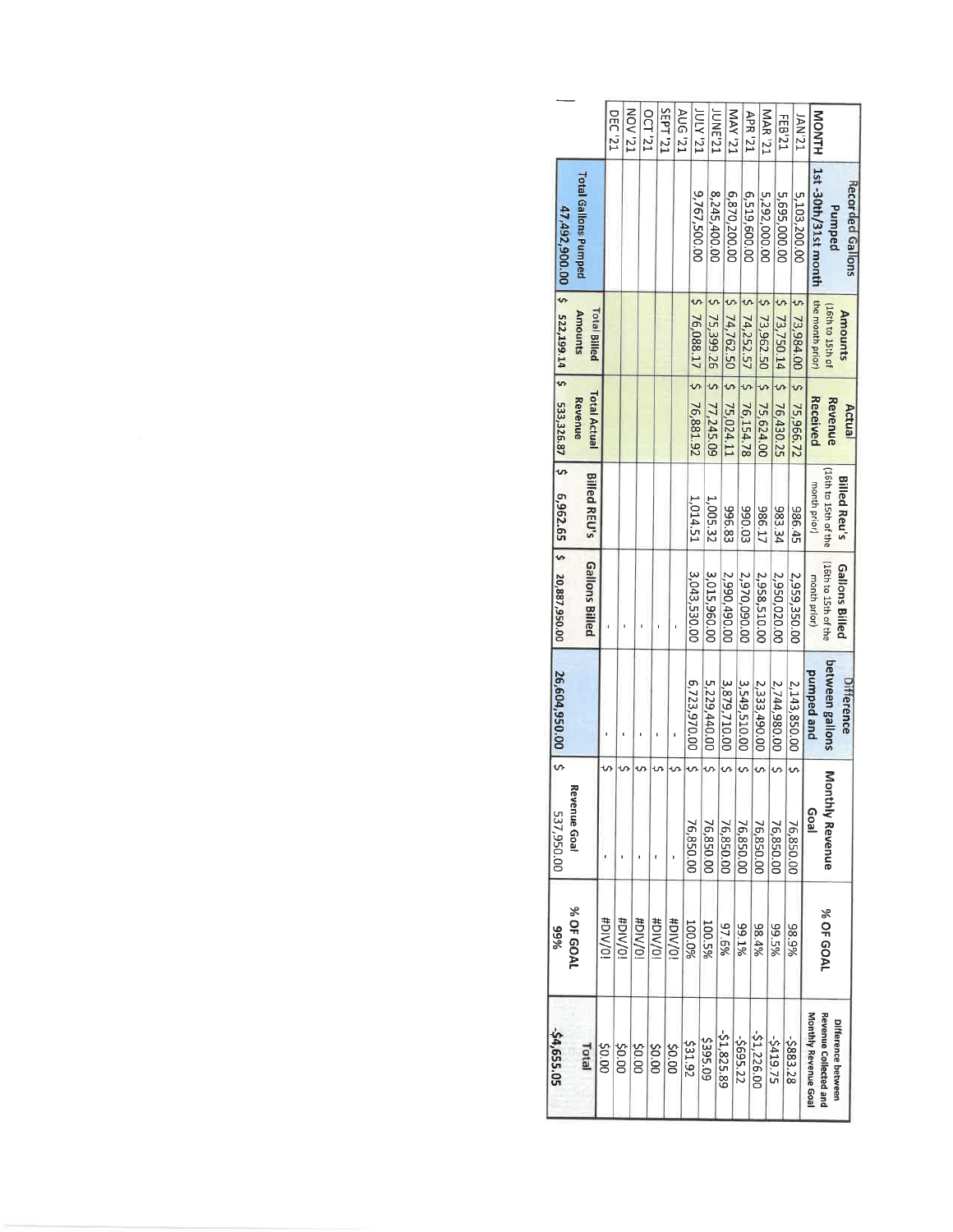**Fairbanks Morse** 701 White Avenue Beloit, WI 53511 USA www.fairbanksmorse.com



**Subject: OP Engine Repair – Newberry MI** 

Background: The 12-cylinder OP engine installed at Newberry MI suffered an upper connecting rod failure in cylinder #6

#### Recommendation: (1 through 12 items - must be done with either option 1 or 2)

- 1. Remove and recertify upper crankshaft
- 2. Remove and rebuild blower
- 3. Clean engine and sump
	- a. Perform oil flush
- 4. Repair or replace top cover
- 5. Clean all upper pistons and connecting rod oil passages
- 6. Clean all passages in upper crankshaft
- 7. Clean oil filters
- 8. Remove and inspect lower main bearings for foreign material contamination, if contaminated replace.
- 9. Remove and inspect #1 lower connecting rod bearing, if FOD damage is present, proceed to other connecting rods to inspect for damage. If FOD damage is found, remove and clean connecting rod and piston oil passages. Replace upper connecting rod - Cyl-6.
- 10. Rebuilt Vertical Drive
- 11. Replace #2 OCS camshaft section
	- a. When camshafts are removed, inspect bore alignment with mandrel. Repair with a salvage sleeve is necessary.
	- b. If salvage bushings are needed, must line bore
- 12. Sleeve and line bore cylinder #6 liner decks in crankcase

#### **Upper Crankline repair**

#### Option 1 Rough Estimated cost of Option 1 (Minimum repair) - 550,000.00usd

Minimum repair: If the engine is primarily used for standby power with limited number of hours operated per year then a less invasive repair may be acceptable. The 10.125" dimensions are all satisfactory, bore alignment requirement is .002" bore to bore vertically and .004" bore to bore horizontally. The March 8<sup>th</sup> report shows some bores at this limit already, but they are not in the area of failure. Bore alignment from 5-6 and 6-7 where the failure occurred looks normal with little influence from the failure. Nearly all the caps are drawn in a few thousands, but the bore diameters are correct they could be left as is. Cap #7 has drawn in to 10.115", this cap should be replaced or pressed.

#### Option 2 Rough Estimated cost of Option 2 (Minimum repair) - 1,600,000.00usd

Full repair: If this engine is planned for continuous operation, it would be advised to complete a more comprehensive repair. To restore all the bore diameters, cap fits, and alignment the Crankline should be welded, new caps installed, and line bored. Some of the bore to bore alignment is at the high limit and many bores are .001" over high limit.

Powering the World Forward

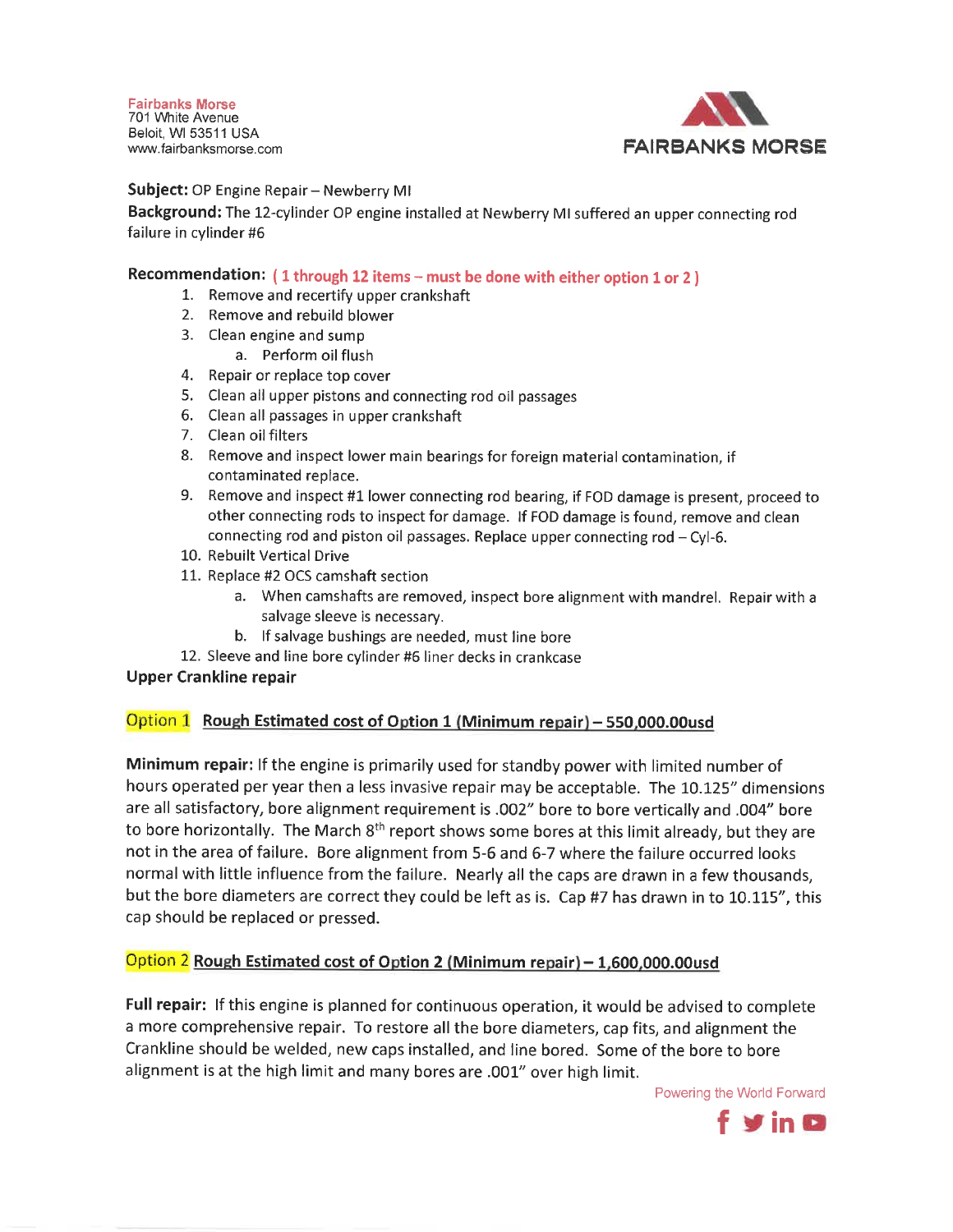

March 25th, 2021

Mr. Todd Lewis Fairbanks Morse Engine (FME) **Central Region Service** 12253 FM 529 Houston, TX 77041

Via e-mail:

| Subject: | Condition found report from the inspection of the upper crank line of an OP engine at the<br>Newbury Power Plant in Newberry, MI. |
|----------|-----------------------------------------------------------------------------------------------------------------------------------|
| Ref:     | FME PO 1210539, Engine Serial No 3-8D874015TDSM12                                                                                 |
| IPM Ref: | IPM Job # 57495                                                                                                                   |

#### As found engine condition

The block was partially disassembled with the upper crankshaft removed and the damaged cylinder liner and 2 adjacent cylinder liners removed. The lower crankshaft was assembled in the block and the engine block still mounted to the foundation. The upper main caps were removed.

#### General Inspection Plan for Upper Crankshaft Bore Lines

- FME to have the engine block disassembled and the upper crankshaft removed prior to IPM's arrival on site.
- Mobilize inspection equipment and technicians to site.
- Perform crack detection in the damaged area(s) of the block.
- Inspect the top of the block for flatness.
- Measure the bearing caps and engine block cap mounting surfaces for correct geometry of upper crank line.
- $\omega$  . Install caps and torque to proper specifications. (Customer's assistance and torquing tools required for this)
- Inspect the main bearing bores for size, roundness and bore to bore alignment of upper crank line. IPM uses specially designed optical tooling for this inspection.
- Please note: IPM's method of inspecting the engine block is very precise with accurate diagnosis of bearing bore geometry and locations. We do not need to use FME's 'mandrel check' method to verify and inspect the bearing bores and have not included this check in our proposal. IPM does not own a mandrel for this inspection.
- Inspect cylinder liner landing bore diameters for size, roundness and alignment, (4) bores per cylinder referencing the upper and lower bores.
- Provide final inspection of main bearing bore line to include size, roundness and bore to bore alignment.
- Work with FME Technical services to develop a repair plan prior to the start of any work.
- IPM to provide a quotation for machining after inspection is complete and machining scope has been defined.

#### **Summary of Inspections**

The initial inspection is to verify the flatness of the engine block. The top of the block is inspected to determine if it is in a flat condition. The block measured with a twist of about .020". Each rail measured straight within about .005" on each side independently. Since the block is bolted to the foundation, it could not be determined if the block is twisted due to the foundation or due to the damage. See form #48 Horizontal Joint Inspection, 2 pages.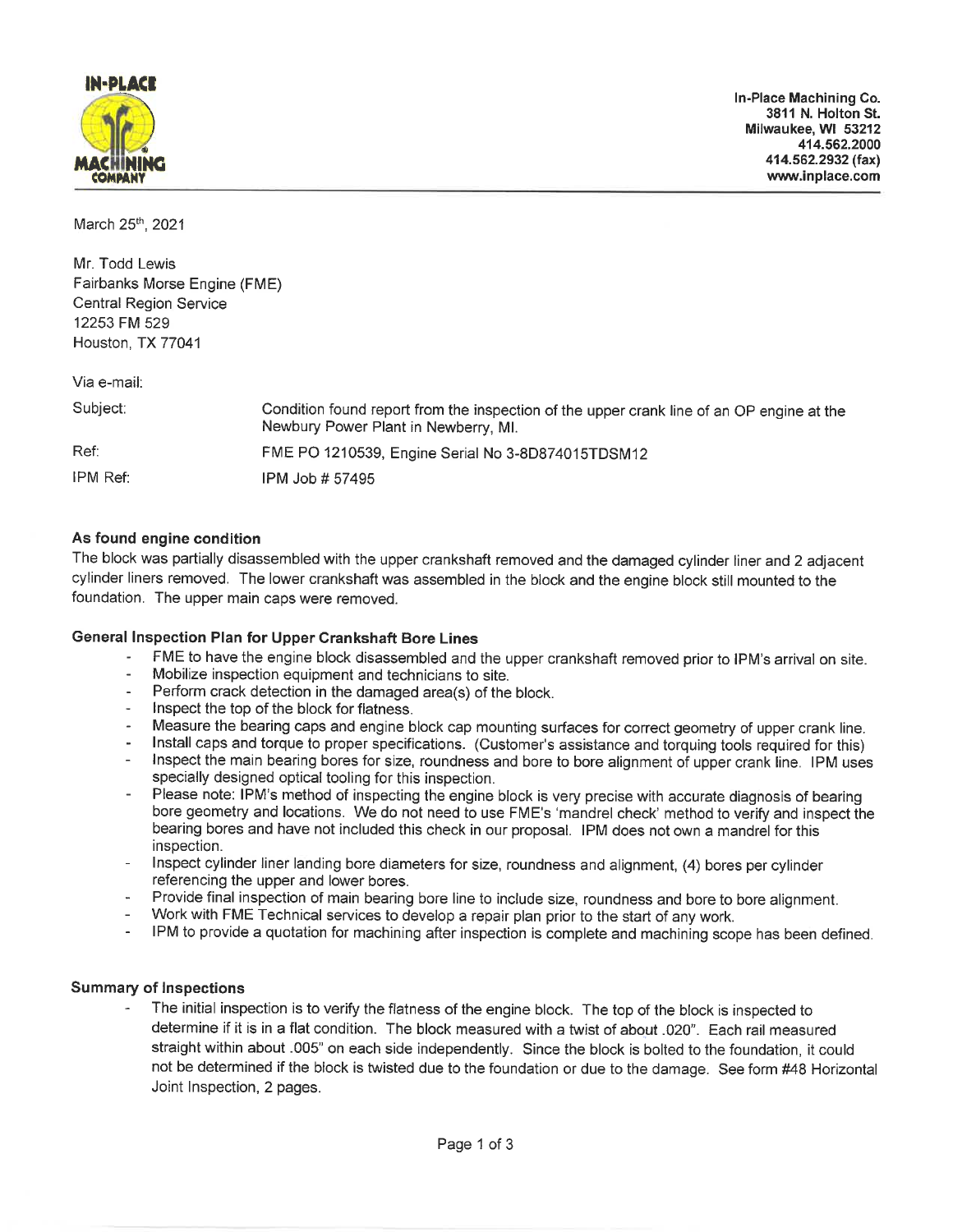

- The block was inspected for cracks in all the areas of failure and any location where the block showed evidence of an impact. The inspection method was wet fluorescent magnetic particle using a magnet and black light. No indications were found.
- Measured the bearing caps and block fits. The top of the pads on the block were inspected for tilt and were flat withing .0015" as measured with a feeler gage and straightedge. The block fits were measured for the 10.125" (+.000", -.002"). Most of the fits were between 10.123" to 10.125". The pad height to the bore centerline is 1.125" (+.000, -.002"). See form 65B Bearing Block.
- Measured the bearing cap fits. The caps were measured for the 10.125" width (+.002", -.000") and all but 14 fell under the minimum tolerance size of 10.125". The bearing cap ear to pad dimension was measured, most of the caps measured 1.112" to 1.116". Bearing caps 4 and 6 measured smaller 1.108" and bearing caps 2, 7, 10, 11 and 14 measured up to 1.121. This is not a critical dimension as long as it measures less than the block step of 1.123". See form #64 Bearing Cap.
- Caps were installed and studs were tensioned. The bore diameters were measured for size, roundness and taper. Rebore tolerance is 9.500" (+/-.001"). The bores range from 9.500" to 9.5025" with almost every bore having some readings over 9.501". See form #46 Bore Micrometer readings.
- Bore targets were placed in the bores 1 and 14 and centered to the best fit of the bore. A third target was moved bore to bore to inspect the location of each bore with reference to bores 1 and 14. The bore targets are centered in the bore using an indicator to sweep the bore. Bores 4, 6, and 7 have an offset at the joint between the cap and block. See form #47 Bore Target Indicator readings.
- The bore to bore alignment referencing bores 1 and 14 demonstrate deviation greater than allowable in both the horizontal and vertical direction. Ideally a bore line should not deviate more than .0015" bore to bore in the vertical direction and .002" bore to bore in the horizontal direction. Vertically the bore line has a .003" jump bore 1 to bore 2 and a .0025" jump bore 5 to bore 6. Horizontally there is a .004" offset bore 1 to bore 2 and a .003" offset bore 12 to bore 13. See form #45 Bore centerline Deviation for bore line readings.
- The number 5, 6, and 7 cylinder support bores were inspected for size and roundness. The print bore size for the upper bore is 10.880" +/-.001", bore 2 10.875" +/-.001", bore 3 10.870" +/-.001" and bore 4 (lower) 9.380" +.005", -.000". The number 6 cylinder support bores measures out of round and slightly out of tolerance ranging from 10.8785" to 10.882" upper, 10.876" to 10.8785" bore 2, 10.873" to 10.876" bore 3 and 9.386" to 9.387" bore 4. The alignment of the cylinder bores was inspected referencing bores 2 and 3 and the top bore was about .003" off alignment. Cylinder 5 and 7 upper bores were inspected for size and roundness. Cylinder 5 upper bore was round within .0015" but about .0015" over the high limit, 10.881" to 10.8825". Cylinder 7 upper bore measured round within .0027" and .0007" over the high limit, 10.879" to 10.8817". See form #?? bore mic readings.

#### **Conclusions for Repair Solutions**

IPM is suggesting a repair plan that would restore the upper crank bore line and cylinder liner bores back to factory tolerance conditions. Since the lower crankshaft is still installed, the complete block condition can not be determined. The possible reason for concern of the lower crank bore line is the twist in the upper portion of the block rail area. It may be that the block has had a slight twist from the years of service and or foundation changes and it may not be a result of the damage suffered, but this is not known for certain. We would suggest the block be loosened from the foundation and the top of the block to be measured for flatness again. The block may relax itself back to a flat condition or may be able to be adjusted and reset to a flat condition. Deflection readings could be used to verify the lower crankshaft alignment is in good condition prior to continuing with the repair process. If the lower crankshaft alignment is good and the upper block